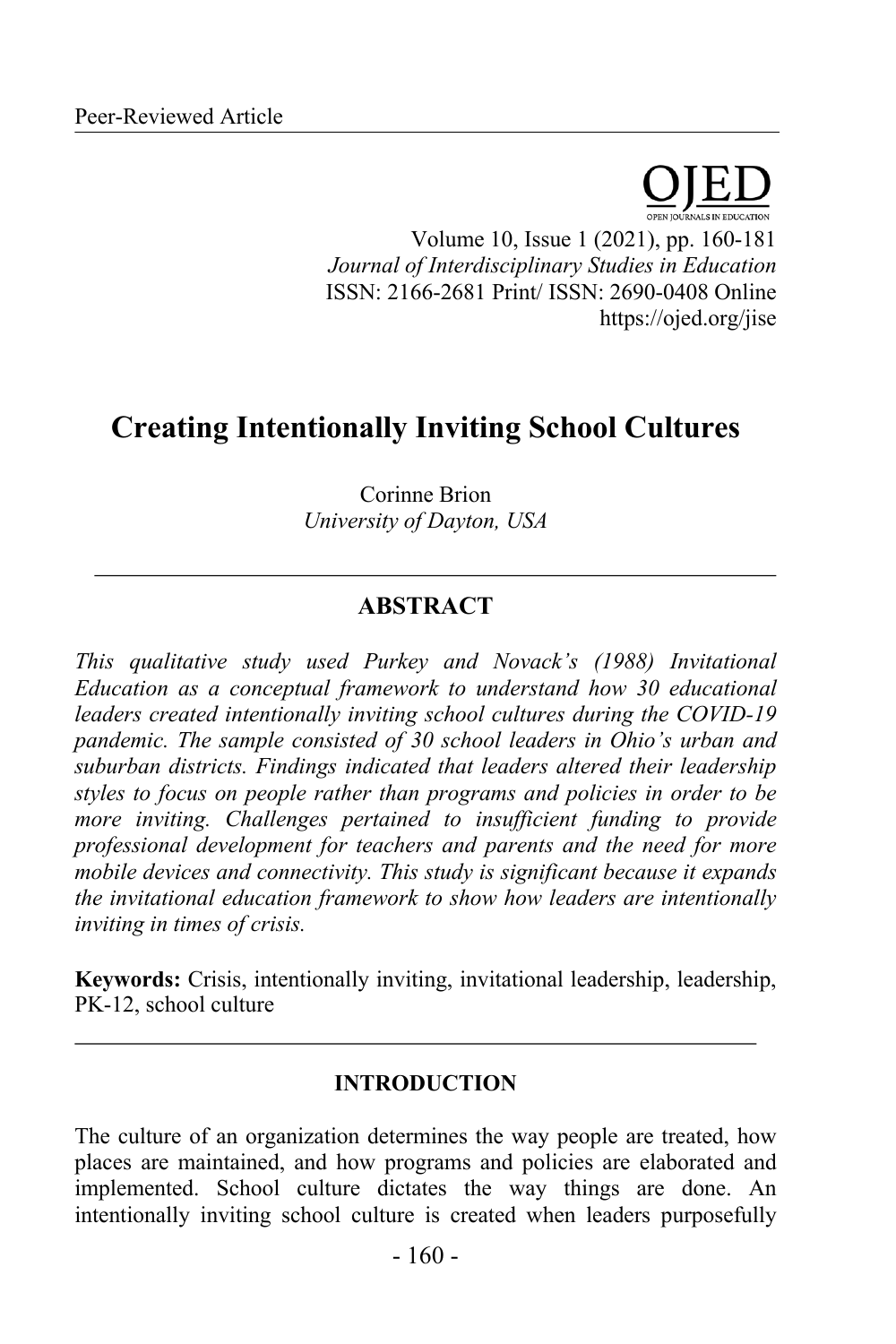create an environment in which students are comfortable and feel safe to learn, parents are invited to participate and be engaged in the school's life, and teachers feel supported. In educational organizations, the culture influences student learning as well as teacher retention and well-being (Bryk & Schneider, 2003; Fullan & Quinn, 2016; Gruenert & Whitaker, 2019; Purkey & Novack, 1988; Tschannen-Moran & Gareis, 2015). This qualitative study used Purkey and Novack's (1988) Invitational Education as a conceptual framework to understand how 30 educational leaders created intentionally inviting school cultures during the COVID-19 pandemic.

This study is significant because if educational leaders understand how to create and maintain positive and inviting school cultures during times of crisis, then learning, teaching, and well-being could be less negatively impacted. This study expands the invitational education framework by showing how leaders were intentionally inviting in times of crisis. The first section of this paper presents the literature review. Subsequent sections focus on the conceptual framework, the methods, and the findings. The last two parts provide a discussion and recommendations.

### **LITERATURE REVIEW**

This literature review is organized by themes. The first theme addresses school culture while the second presents typologies that help categorize the broad types of crisis. The third theme presents a succinct literature review on leadership in schools during crises.

### **School Culture**

**"**You cannot not have a culture" (Lindsey et al., 2018, p.119). Culture defines our humanity and identity. Our cultures explain and express our worldview and our worldview is an expression of our beliefs and core values. Educators and students bring their cultures to school, and these diverse cultures, worldviews and core values affect their learning and relationships with peers (Khalifa et al., 2016; Lindsey et al., 2018). These individual cultures also influence the school culture positively or negatively. In turn, the school culture determines the ways people communicate and treat each other, how places are maintained, and how programs and policies are elaborated and implemented.

The culture of a school is what distinguished one school from another. When someone walks into a school for the first time, the person can sense whether it is a healthy place for children, and whether the leader cares about students and his/her teachers. Because culture is a predominant force, the culture of a school influences teacher and student retention, performance, and well-being (Bryk & Schneider, 2003; Fullan & Quinn, 2016; Gruenert & Whitaker, 2019; Lindsey et al., 2018; Purkey & Novack, 1988; Tschannen-Moran & Gareis, 2015).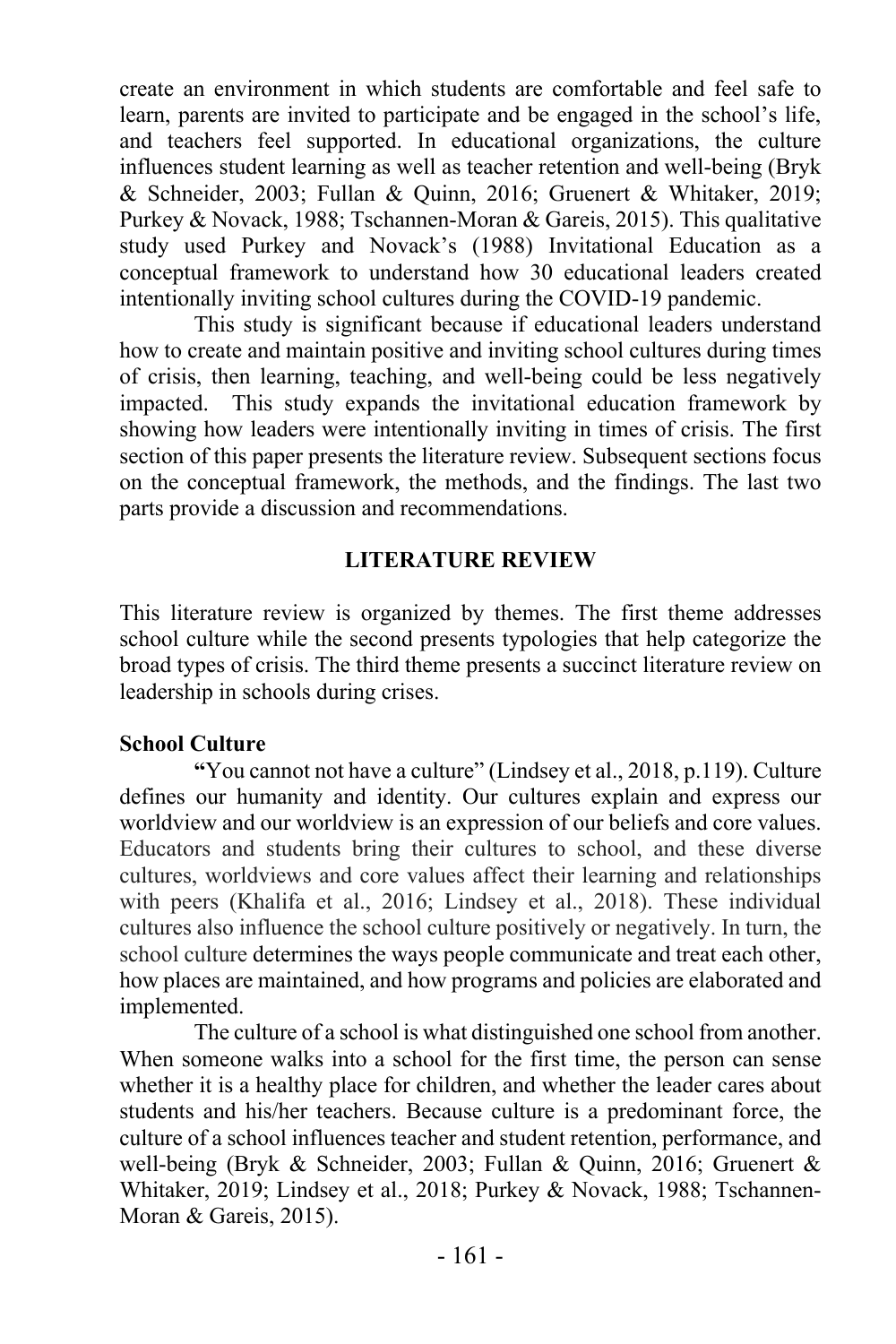# **Types of Crisis**

Several scholars wrote about the various types of crisis (Pepper et al., 2010; Smith & Riley, 2012). Smith and Riley (2012) contended that there are five types of crisis. They are: 1) short term crises that are sudden in arrival and swift in conclusion; 2) cathartic crises that are slow in the build-up, reach a critical point, and then can be swiftly resolved; 3) long term crises that develop slowly and then bubble along for a very long time without any clear resolution; 4) one-off crises that are unique and would not be expected to reoccur; and 5) infectious crises that occur and are seemingly resolved quickly, but leave behind significant other issues to be addressed, some of which may subsequently develop into their own crises. Based on this taxonomy, the COVID-19 pandemic would be considered infectious and long term because of the deleterious economic, social, psychological, emotional, and global impact of the virus. Pepper et al. (2010) employed a different typology to categorize types of crisis. According to these authors, the four groupings of crisis include: External-Unpredictable; Internal-Unpredictable; Internal-Predictable; and External-Predictable. Under this classification, COVID-19 would be external and unpredictable because it was external to schools and not anticipated by school leaders.

The unpredictability of the virus combined with the shortage of robust information, and the lack of preparedness for such a virus has impacted millions of individuals globally. COVID-19 has, however, disproportionally affected communities of color and those living in poverty (Gutiérrez & Grossman, 2020). In schools, these inequities were seen when institutions were not able to equitably serve students who did not have access to a mobile device or a computer, or had trouble securing a stable wi-fi connection. In addition, schools found it challenging to fully serve students with different abilities and English language learners.

In educational organizations, any situation that disrupts the education and training process and makes it inoperable is defined as a crisis (Mutch, 2015). What makes a crisis in the education sector different from other crises, and also makes it important, is that the crisis at school includes children the society is responsible for protecting. Crises in schools most often involve alcohol, drugs, weapons and violence, student discipline issues, student or staff deaths off campus, or inclement weather (Mutch, 2015). Often districts are challenged to be crisis-ready because they lack training, personnel, time, and financial resources to provide adequate crisis management trainings (Smith & Riley, 2012). As a long-term, unpredictable, and infectious crisis, the COVID-19 pandemic has been particularly challenging for school districts because remote learning became the mandated mode of instruction with very little notice. School leaders had to adapt and pivot their leadership styles in order to create inviting school cultures within the sudden remote learning environment.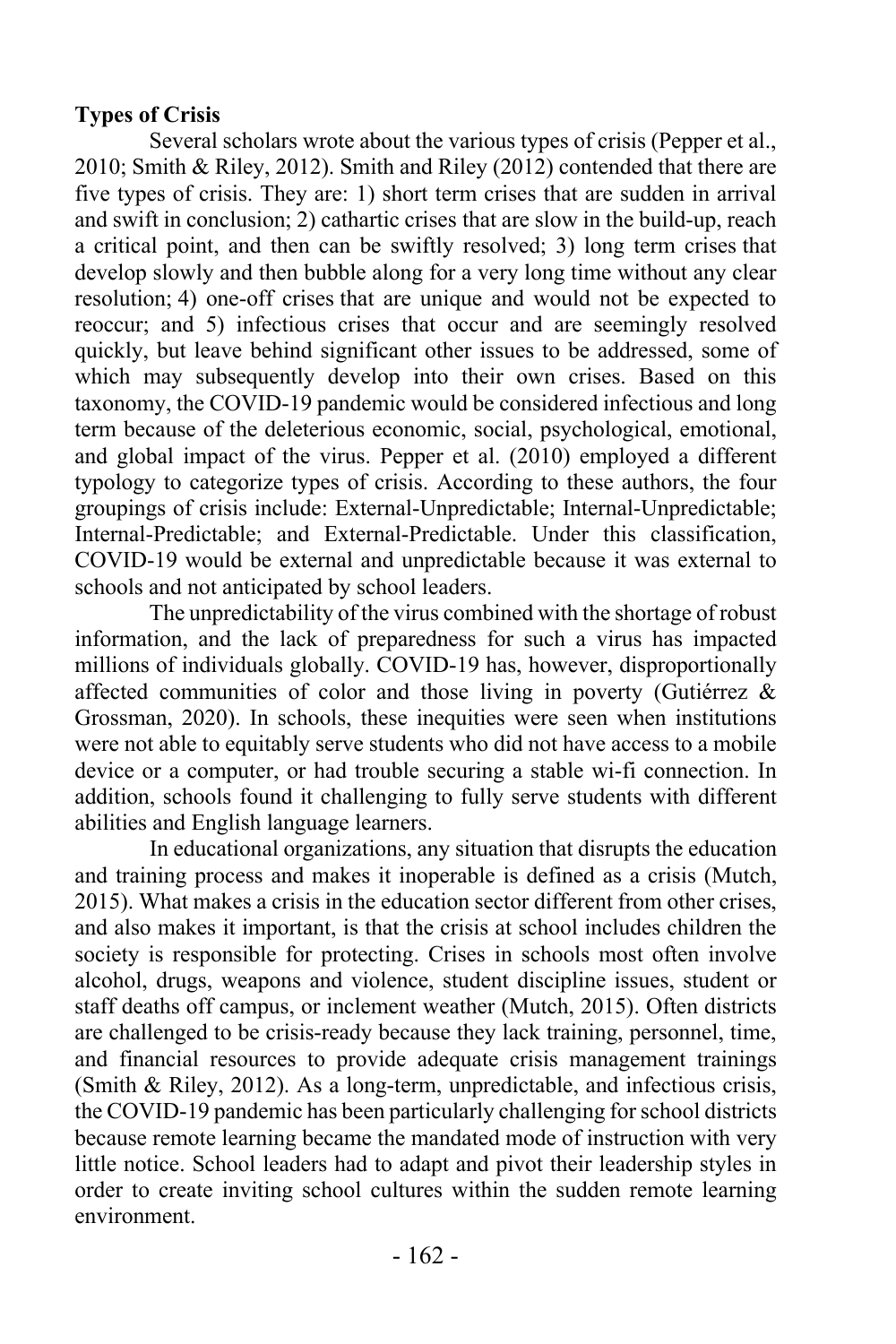# **Crisis Leadership in Schools**

In times of crisis, leaders "frame the meaning of a crisis event, expressing appropriate concern and support, overseeing mitigation, coordinating support and facilitating timely, open communication" (Seeger et al., 2003, p. 241). During crisis, educational leaders need to ensure that students feel safe and have a clear sense of belonging so that they can learn (Boudreau, 2020). In other words, leaders need to address Maslow (1943) before Bloom (1956). Maslow (1943) introduced his Hierarchy of Needs, which explains that besides our basic physiological needs such as food, water, and shelter, human beings need to feel safe to be happy, learn, and succeed. The third tier of Maslow's pyramid has to do with the need to be included and connected; our human need to be social. These first three needs are crucial to learning. This study examined how principals created inviting school cultures within the first three needs of Maslow's Hierarchy of Needs.

Bloom's Taxonomy (1956) provides a systematic way of describing how a learner's performance grows in complexity when mastering academic tasks. Bloom's taxonomy includes six levels: 1) knowledge; 2) comprehension; 3) application; 4) analysis; 5) synthesis, and 6) evaluation. Bloom (1956) defined each level as follows:

- o **Knowledge** involves the recall of specifics and universals, of methods and processes, or of a pattern, structure, or setting.
- o **Comprehension** refers to a type of understanding or apprehension such that the individual knows what is being communicated and can make use of the material or idea being communicated without necessarily relating it to other material or seeing its fullest implications.
- o **Application** refers to the use of abstractions and concrete situations.
- o **Analysis** represents the breakdown of a communication into its constituent elements or parts such that the relative hierarchy of ideas is made clear and/or the relations between ideas expressed are made explicit.
- o **Synthesis** involves the putting together of elements and parts so as to form a whole.
- o **Evaluation** engenders judgments about the value of material and methods for given purposes.

Although in non-crisis times, instructional leaders often encourage teachers to use Bloom's taxonomy, in conversation with leaders in this study, they explained being concerned with Maslow rather than Bloom because they realized that families were often challenged to provide the essentials to their children in the context of COVID-19 and remote learning. Leaders also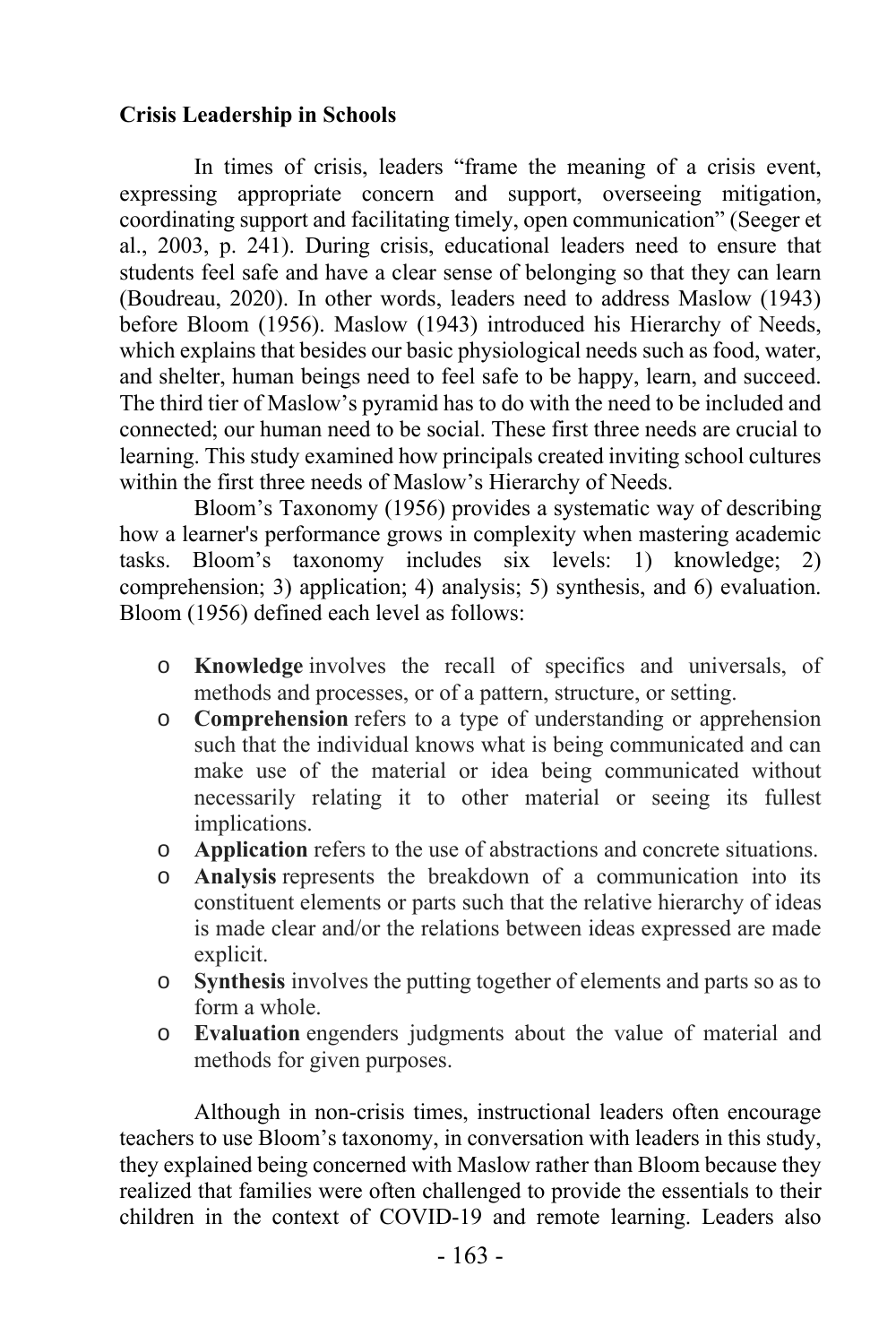understood that they had to adapt, change, or pivot their leadership style in order to respond to the needs of their students, teachers, and families.

Smith and Riley (2012) affirmed that responding to a crisis involves five steps: 1) getting quality and reliable facts; 2) implementing the relevant contingency plan, or quickly adapting one to meet the crisis situation. The implementation of a rigorously pre-considered contingency plan means that key staff and other stakeholders immediately know what has to be done, and who has to do it; 3) making decisions swiftly before the level of damage escalates; 4) showing genuine concern for the welfare of others; 5) communicating clearly, openly and regularly to limit confusion, rumors, and misinformation. Additionally, Smith and Riley (2012) encouraged leaders to reflect post-crisis and ask questions such as: Could we have responded better? How? What contingency plans can we put in place to be better prepared?

Leadership in times of crisis is about dealing with events and emotions in ways that minimize personal and organizational harm. Smith and Riley (2012) identified key attributes that effective educational leaders possess during crisis. These dispositions include having excellent communication skills, being able to make quick decisions, thinking creatively, showing empathy, and being flexible, being intuitive, optimistic, and tenacious. Additional traits relate to the ability to synthesize information and adequately use known information gained from previous crises.

Effective leaders use the aforementioned dispositions to create positive and inviting school cultures. Using Purkey and Novack's (1988) invitational education as a conceptual framework, this study sought to understand how school leaders created intentionally inviting school cultures in a mandated remote learning environment during the COVID-19 pandemic.

# **Conceptual Framework: Invitational Education**

According to Purkey and Novack (1988), creating an invitational education is key to student learning. An invitational education means that the school is intentionally inviting as opposed to being unintentionally inviting, inviting by chance, or disinviting (Table 1).

An intentionally inviting school culture is created when leaders purposefully create an environment in which students are comfortable and safe to learn, parents are invited to participate and be engaged in the school's life, and teachers feel supported. Purkey and Novack (1988) theorized that four main areas need to be intentionally inviting in a school. The four Ps describe the four areas as People, Places, Programs and Policies. During crises, it is crucial that school leaders focus on creating inviting school cultures in all four dimensions of the quadrant. However, Purkey and Novack (1988) posit that people should always be the priority because they affect all other dimensions.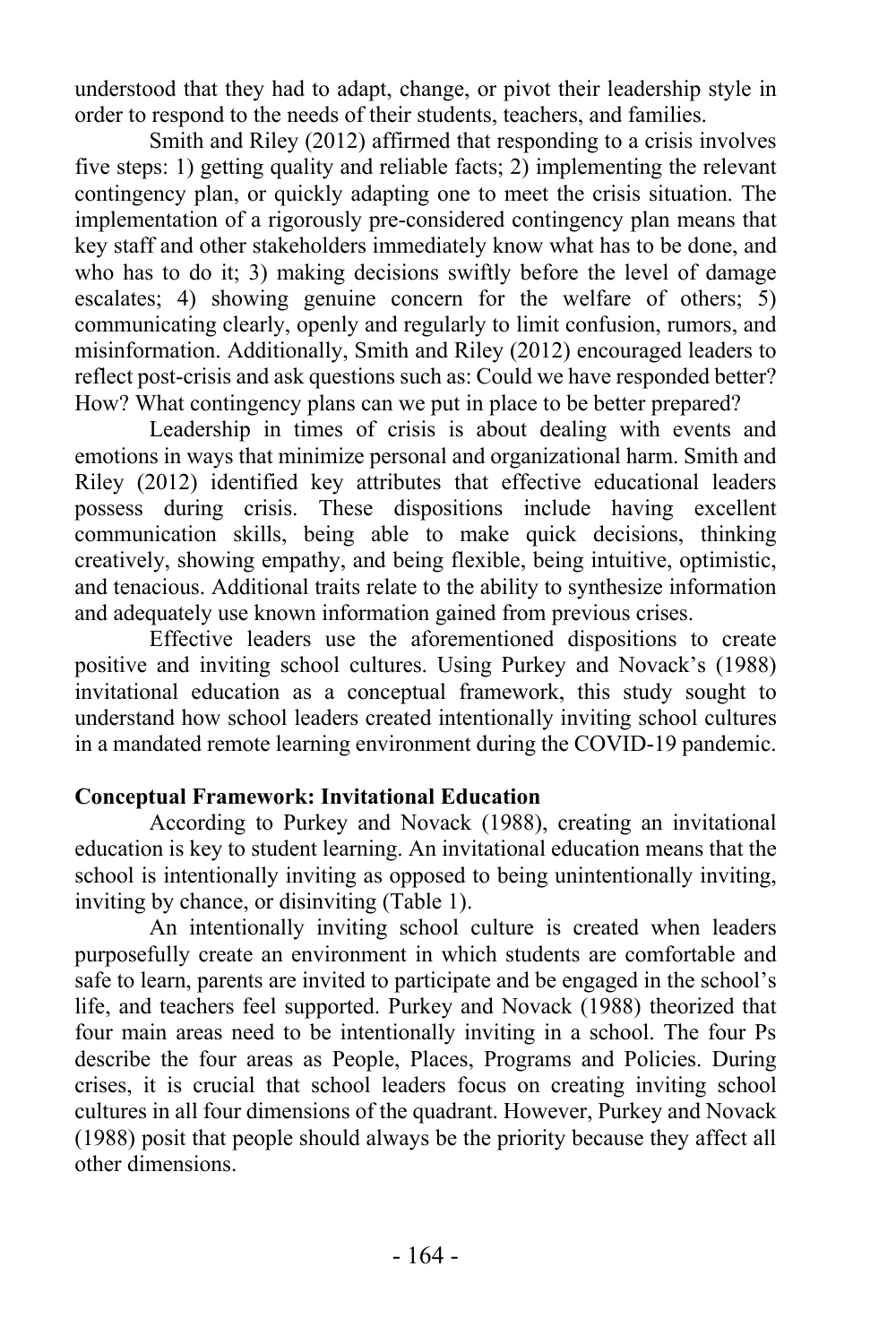# **Table 1: Invitational Education: The Four Quadrants**

| <b>Intentionally Inviting</b>                                                 | <b>Unintentionally Inviting</b>                                                                                                                                                                                                    |
|-------------------------------------------------------------------------------|------------------------------------------------------------------------------------------------------------------------------------------------------------------------------------------------------------------------------------|
| School                                                                        | School                                                                                                                                                                                                                             |
| You are purposefully—on<br>purpose-- welcoming to<br>children, families, etc. | You aren't purposefully welcoming<br>to families and students-you are<br>unaware. You are, just by accident,<br>inviting.                                                                                                          |
| <b>Intentionally Disinviting</b>                                              | <b>Unintentionally Disinviting</b>                                                                                                                                                                                                 |
| School                                                                        | School                                                                                                                                                                                                                             |
| You are purposefully<br>disinviting to others.                                | You are unaware that you/the<br>school is disinviting. You are, just<br>by accident, disinviting. (Perhaps<br>you have just not thought about it<br>before, you have habits that are<br>disinviting to others—your blind<br>side). |

People. People-oriented schools are easy to identify. They are the schools where principals and teachers welcome students and each other, call students by name, know about their talents, likes and dislikes. They are the schools where there is a general atmosphere of warmth and respect. In a remote learning environment, principals played a pivotal role in creating positive relationships with their teachers, students, and families (Purkey & Novack, 1988).

**Places.** Places are visible, and as such can easily be made intentionally inviting. Purkey and Novack (1988) noted, "If hallways are littered, paint is peeling, restrooms are smelly, classrooms dusty, offices cluttered, and cafeteria grimy, one can assume that the school's policies, programs, and people are the same" (p. 21). Places are the most obvious element in any school and the easiest to change. They provide an opportunity for immediate improvement. For example, one can paint lockers or clean classrooms. In this study, the places were remote places.

**Programs.** Sometimes well-intentioned programs are harmful to individuals or groups because they focus on narrow goals and neglect the wider scope of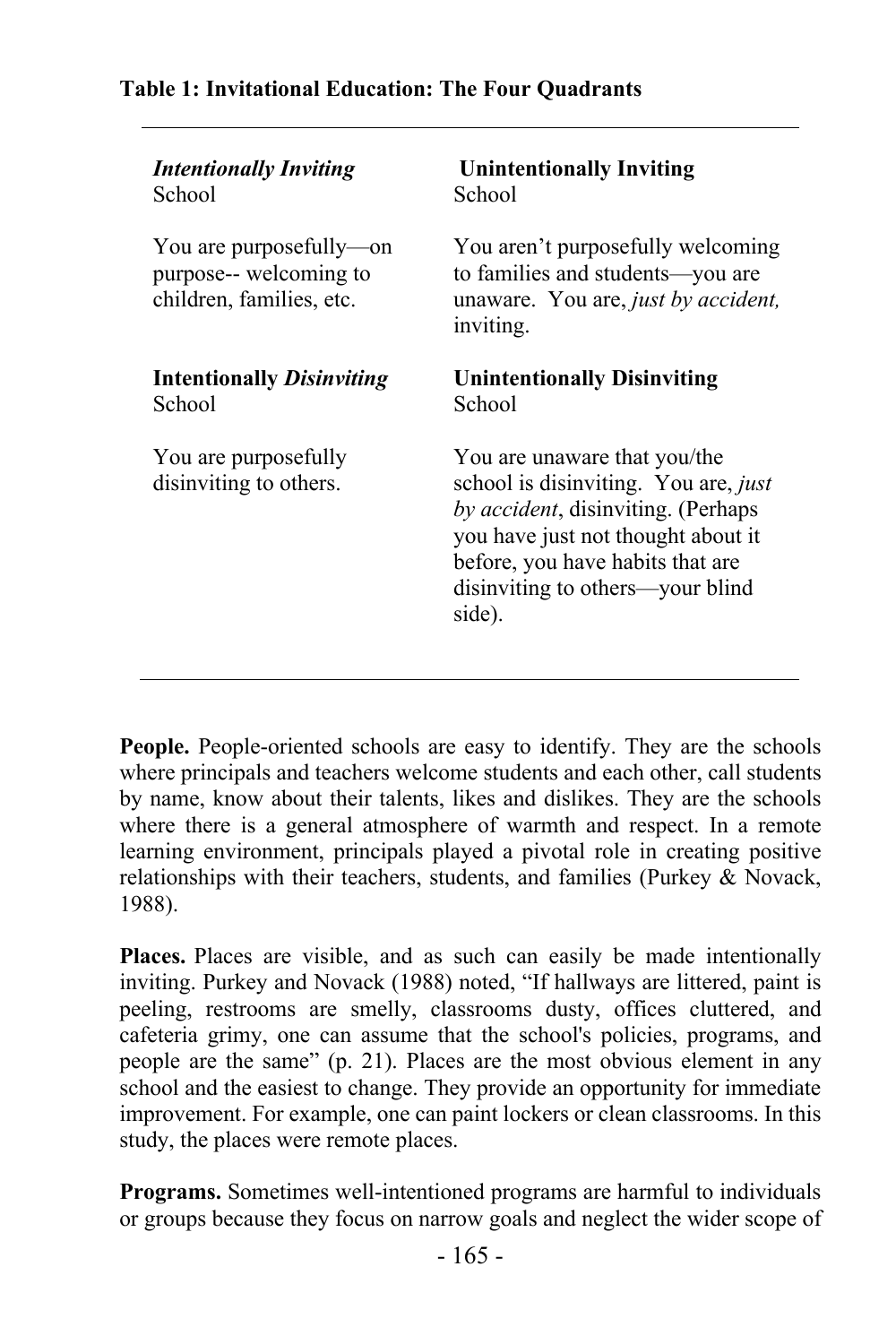human needs. For example, some school programs group youngsters and give them a label, and the label becomes a stigma, which negates the positive purposes for which these programs were originally created. The invitational model requires educators to monitor programs that could detract from the goals for which they were designed. Leaders need to ask themselves whether programs welcome everyone or just some students; who is included and who is not? Many school programs can use parents or other volunteers as resources. Volunteers can tutor, type, file, or chaperone. Most communities have volunteers available; they only need to be invited.

**Policies.** Schools operate based on many policies. Such policies include discipline, dress code, personnel selection, bus routes, snow days, attendance, and visitation procedures. These formal or informal policies communicate a strong message to people in the school and the community about how things are to be done and where each person fits in. They also communicate values such as equity, diversity, and inclusion.

Although all 4Ps are critical to creating intentionally inviting school cultures, in times of crises the people dimension is paramount (Purkey  $\&$ Novack, 1988). People develop best in inviting environments. As a result, this study focused on the first 2Ps of Purkey and Novack's (1988) Invitational Education framework: people and places. Specifically, this study examines how Ohio public-school principals created intentionally inviting school cultures during the 2020 COVID-19 pandemic. In Ohio, the quarantine started mid-March and schools were instructed to switch to online instruction on March 17, 2020.

#### **RESEARCH METHOD**

In the present qualitative study, the researcher sought to understand how 30 American school leaders created intentionally inviting school cultures while also leading emergency remote learning during the 2020 COVID-19 pandemic. As such, the objective of this study was to answer the following research questions: (1) What did leaders do to create and maintain an inviting school culture in a remote learning environment during the COVID-19 crisis? (2) What challenges did they encounter?

#### **Sample and Data Collection**

The researcher used convenience and snowball sampling for the present study (Bryman, 2012)*.* The study participants were 30 educational leaders that she met at workshops, conferences, or meetings over a period of two years. The leaders the researcher initially contacted referred her later to some of their colleagues. These educational leaders worked in five school districts in Ohio. Two districts were in urban areas and three were suburban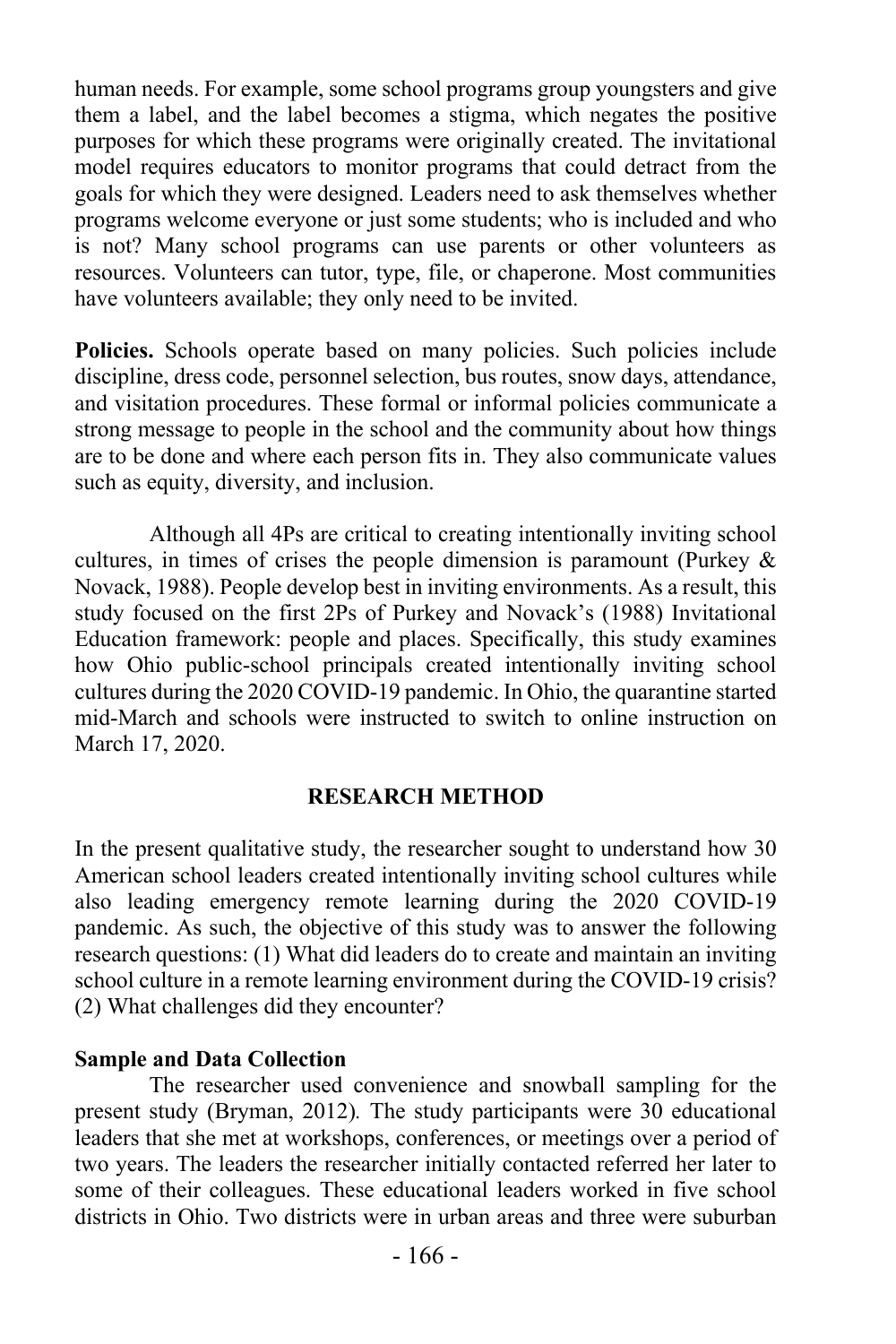districts. In 2018-2019, two of the districts had been affected by a tornado and a mass shooting. As Table 2 indicates, the sample, 18 women and 12 men, aging from mid-thirties to mid-sixties, included two preschool principals, 14 elementary principals, five middle school principals, six high school principals, and three superintendents.

| <b>Name</b>  | Gender         | Role           | Level      | <b>District</b> | Age |
|--------------|----------------|----------------|------------|-----------------|-----|
| Chloe        | F              | Principal      | Preschool  | Urban           | 38  |
| Martha       | F              | Principal      | Preschool  | Suburban        | 61  |
| Elizabeth    | F              | Principal      | Elementary | Urban           | 45  |
| Bethany      | F              | Principal      | Elementary | Urban           | 56  |
| Karen        | $\overline{F}$ | Principal      | Elementary | Urban           | 35  |
| Dorothy      | F              | Principal      | Elementary | Urban           | 52  |
| Caryn        | F              | Principal      | Elementary | Urban           | 40  |
| Elena        | F              | Principal      | Elementary | Suburban        | 45  |
| Caitlin      | F              | Principal      | Elementary | Suburban        | 39  |
| Katherine    | F              | Principal      | Elementary | Suburban        | 38  |
| Samantha     | F              | Principal      | Elementary | Suburban        | 49  |
| Carol        | F              | Principal      | Elementary | Suburban        | 52  |
| Alice        | F              | Principal      | Elementary | Suburban        | 59  |
| Mary         | F              | Principal      | Elementary | Suburban        | 62  |
| Susan        | F              | Principal      | Middle     | Suburban        | 54  |
| Catherine    | F              | Principal      | Middle     | Urban           | 55  |
| Dani         | F              | Principal      | High       | Urban           | 48  |
| Michelle     | F              | Superintendent |            | Suburban        | 48  |
| Marc         | M              | Principal      | Elementary | Suburban        | 39  |
| David        | M              | Principal      | Elementary | Suburban        | 43  |
| Paul         | M              | Principal      | Middle     | Suburban        | 55  |
| Andrew       | М              | Principal      | Middle     | Suburban        | 35  |
| Timothy      | M              | Principal      | Middle     | Urban           | 36  |
| Jack         | M              | Principal      | High       | Urban           | 45  |
| <b>Bruce</b> | M              | Principal      | High       | Urban           | 39  |
| Ken          | М              | Principal      | High       | Urban           | 49  |
| Barry        | М              | Principal      | High       | Suburban        | 53  |
| Jim          | М              | Principal      | High       | Suburban        | 60  |
| Larry        | М              | Superintendent |            | Suburban        | 63  |
| Elton        | M              | Superintendent |            | Urban           | 57  |

#### **Table 2: Sample**

\* Pseudonyms were used to protect the anonymity of the participants

The researcher conducted 30 in-depth interviews to collect rich data. To maintain social distancing**,** the interviews took place in April and May 2020 using Zoom or Google Hangout. The interview protocol consisted of questions such as, "Can you tell me how you led in times of crisis and how you create and maintain an inviting school culture?" or "Tell me about the challenges you faced related to building an inviting school culture." The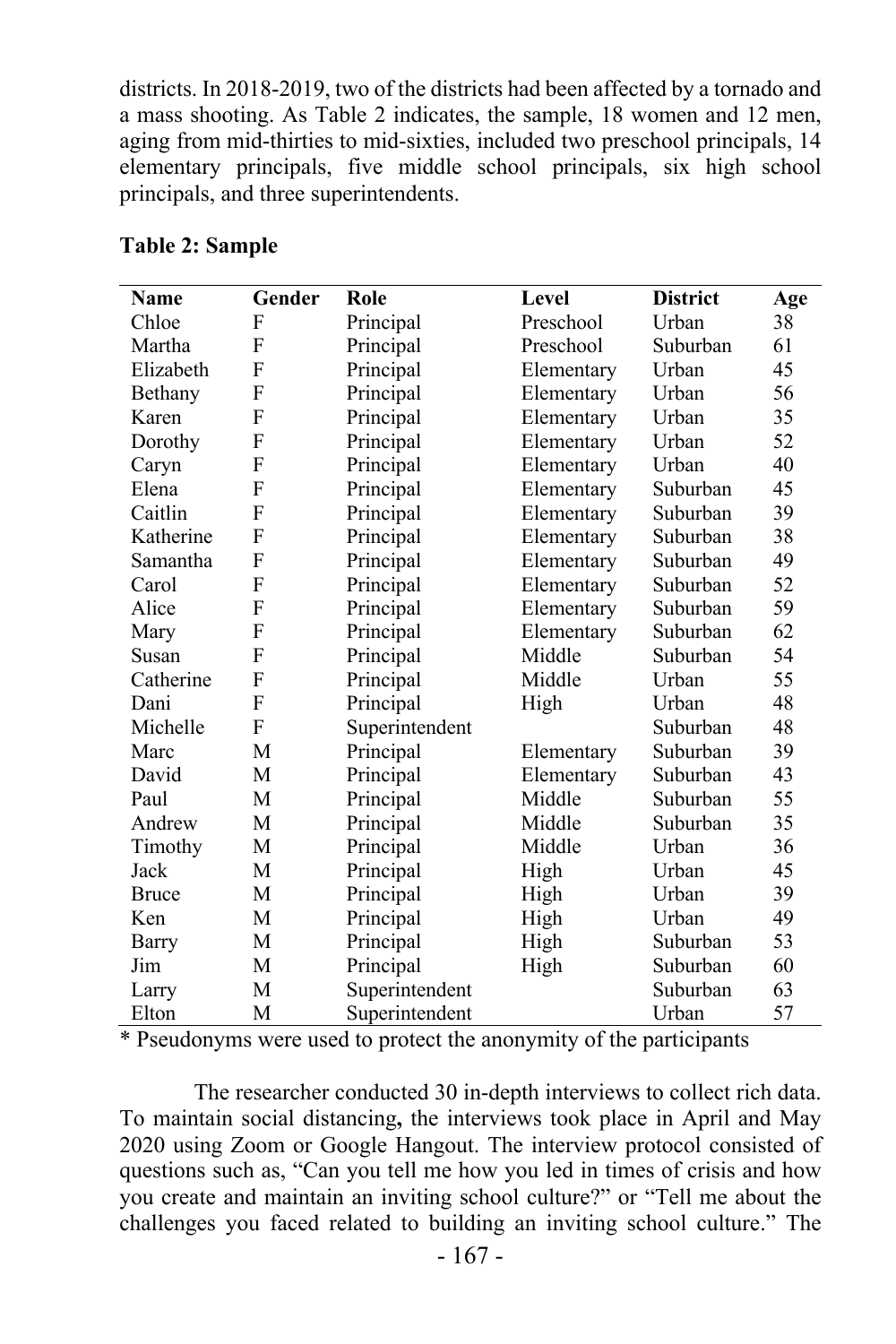interviews lasted approximately 60 minutes each for a total of over 30 hours of interview data. The interviews were recorded and transcribed verbatim. The in-depth interview of each participant allowed the investigator to understand whether the leaders were able to create or maintain inviting school cultures in remote learning environments and to comprehend the extent to which they were able to sustain these new practices over the spring semester.

### **Data Analysis**

To preserve the confidentiality of the present study, schools, and participants, the researcher used pseudonyms during the transcription and coding process. Coding served as the base of the analysis since it is the interpretation of the data (Saldaña, 2009). Coding began immediately after interviewing and after writing preliminary field notes and journal notes. The researcher first listened to each of the recordings twice and pre-coded the data by highlighting memorable passages and quotes (Saldaña, 2009). Then, she read through the journals, field notes, and transcripts to make notes on them as if she were "conversing with the data" (Merriam, 1988, p. 179). The investigator then used thematic coding. Thematic coding is a method of analysing qualitative data. It is applied to a set of texts, such as interview transcripts, and involves recording or identifying passages of text or images that are linked by a common theme or idea (Gibbs, 2007). This allows the coder to index the text into categories and establish thematic ideas (Gibbs, 2007). Initially, the themes were two dimensions of Purkey and Novack's (1988) 4Ps, namely people and place. The researcher closely examined the data to identify common codes, topics, ideas, and patterns of meaning that came up repeatedly and would fit under those themes (Bryman, 2012). Examples of codes were as follows: work-life balance, leadership styles, communication, and dispositions. Finally, this researcher used Purkey and Novack's (1988) people and place dimensions to extract quotes for each theme to describe how leaders made their school culture inviting.

### **Trustworthiness**

To enhance the present study's internal validity, the researcher included four strategies into the design of the present study. First, the sample of 30 leaders in urban and suburban districts allowed her to gain a wide array of perspectives and understand the various strategies used by leaders (Patton, 2002). Second, she applied member checking (Mero-Jaffe, 2011). Following data analysis, she contacted the participants to share the results section of the present study with them. The participants confirmed that the findings reflected their own perspectives. Third, she created a data trail (Rodgers, 2008). This is a qualitative research practice where she copied the participants' quotes from the present study's transcript data and pasted them under each theme that emerged from the data analysis. Using qualitative software facilitated this task because the quotes were extracted during the data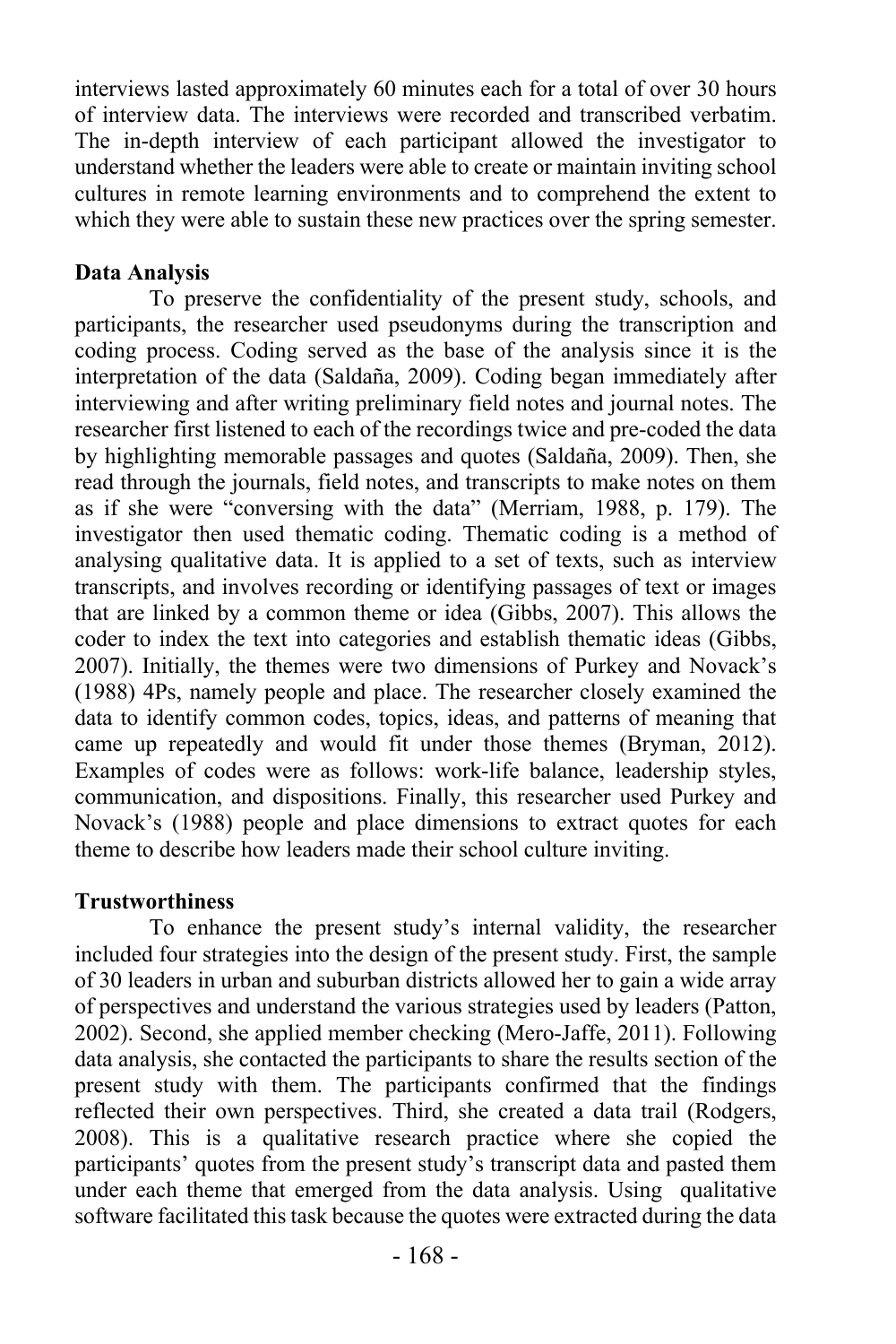analysis phase. This strategy helped ensure that sufficient transcript data supported the results that she reported in the present study. Following this process also ensured that she, as the researcher, was not sharing her viewpoint but, rather, the perspectives of the participants. Fourth, she used low-inference descriptors (Chenail, 2012). In this qualitative protocol, she used participants' quotes from various transcripts to ensure that their perspectives are reported accurately. The researcher believes that she employed a rigorous study design along with robust qualitative strategies in order to enhance the internal validity and trustworthiness of the present study's findings.

#### **FINDINGS**

The findings are organized by research question. As a reminder, the first research question sought to understand what the school leaders did to create and maintain an inviting school culture in a remote learning environment during COVID-19. Findings indicated that leaders adapted and pivoted their leadership styles and found new ways to support their teachers.

### **Adapting and Pivoting Leadership Styles**

Principals set the tone for the culture at their schools. During the 2020 COVID-19 pandemic, leaders shared that they altered their leadership style in the following ways: 1) They communicated more; 2) they learned to be more visible; 3) they managed stress expressed by all stakeholders; 4) they led with grace while also advocating for equity and being reflective.

# **Communication**

All thirty leaders stated using a direct communication style because of the urgency to promptly react to the crisis. They communicated often and with transparency. They used various venues, including social media, website, newsletter, emails, calls, texts, and their districts' automatic calling systems. All leaders emphasized the need to constantly update stakeholders and making intentional efforts to check in with teachers, students, and parents daily. In her messages, Mary emphasized the need for "productivity" while Carol, Ken, Jack, and Caryn communicated the importance of care, patience, safety, and giving up perfection. Caitlin said: "Community is bigger than test scores and I want to be one of these leaders who model good listening, care, and grace because we must think of Maslow before Bloom." These principals also translated communications whenever possible for their English Learners population. Marc, Samantha, and David commented that they made sure they were reassuring and encouraging in their messages and in their online presence. In addition to communicating often, all leaders agreed that they purposefully listened more. Part of their communication strategy was to spend time listening to teachers, students, and parents to better support them. Carol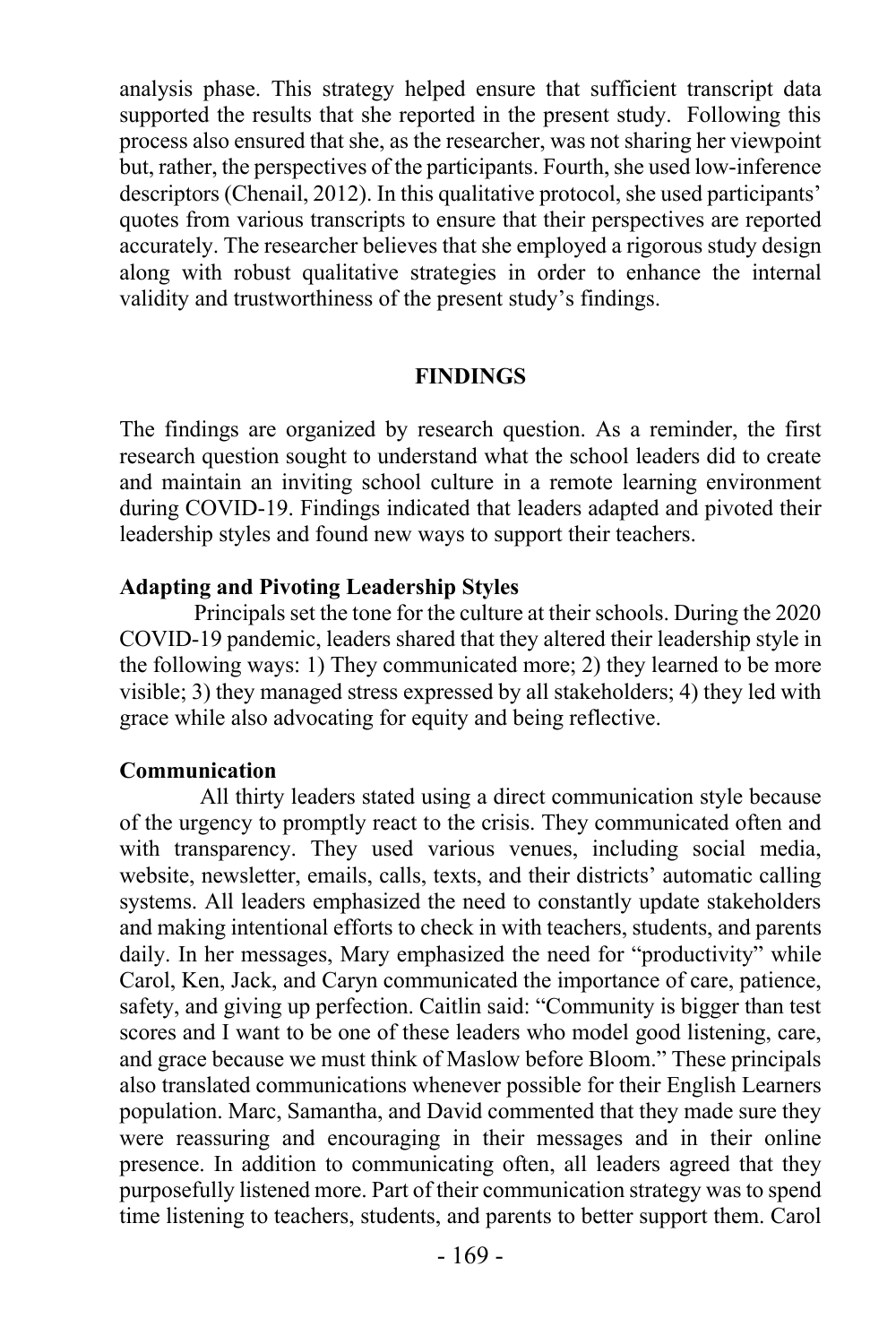shared: "I listened more during COVID-19 than ever before because that is what was needed of me." As a result of all the listening, leaders saw a need to survey parents regularly and made surveying an integral part of their communication plan. In addition to communication, leaders increased their efforts to be more visible.

# **Visibility**

Leaders made themselves visible using several strategies. Paul, Timothy, Barry, and Susan visited classrooms every day, conducted virtual classroom observations and evaluations, responded to calls and emails promptly, kept their schedules updated and conducted weekly mental checks on Zoom with teachers and stakeholders. At the preschool and elementary levels, Elena, Chloe and Martha read aloud to students, conducted online assemblies, or were secret guests in classes. These principals also purposefully taught classes to remain visible and accessible to students and teachers. In addition to focusing on communication and remaining visible, these leaders learned to manage their stress and the stress of others. They became what Andrew called "stress managers."

# **Becoming "Stress managers"**

All leaders spoke about having to manage their own stress and the stress of teachers, parents, and students. They stated that they researched and attended workshops to learn more about social-emotional learning (SEL) tools for adults because teachers were feeling anxious and stressed about COVID-19 and the new and sudden online environment. Bruce summarized his action steps for learning:

> We quickly realized that our teachers needed a different kind of support because they were juggling their own children and their work, and they were very stressed. As a result, I researched SEL for adults and implemented some activities on Zoom to help teachers voice their stress. Such activities included venting sessions, yoga classes, and happy hours.

Mary, Susan, Marc, and Timothy had their school guidance counselors open their own google classroom to hold meetings with parents and families. After reflection, Timothy shared: "I would have liked the counselor to also focus more on teachers because they were also juggling their own children and their classroom." Another way Superintendent Michelle altered her leadership was by "leading with grace."

# **"Leading with grace"**

Half of the leaders indicated that they led with grace. When asked what they meant by that, Catherine shared: "We cannot control the virus, but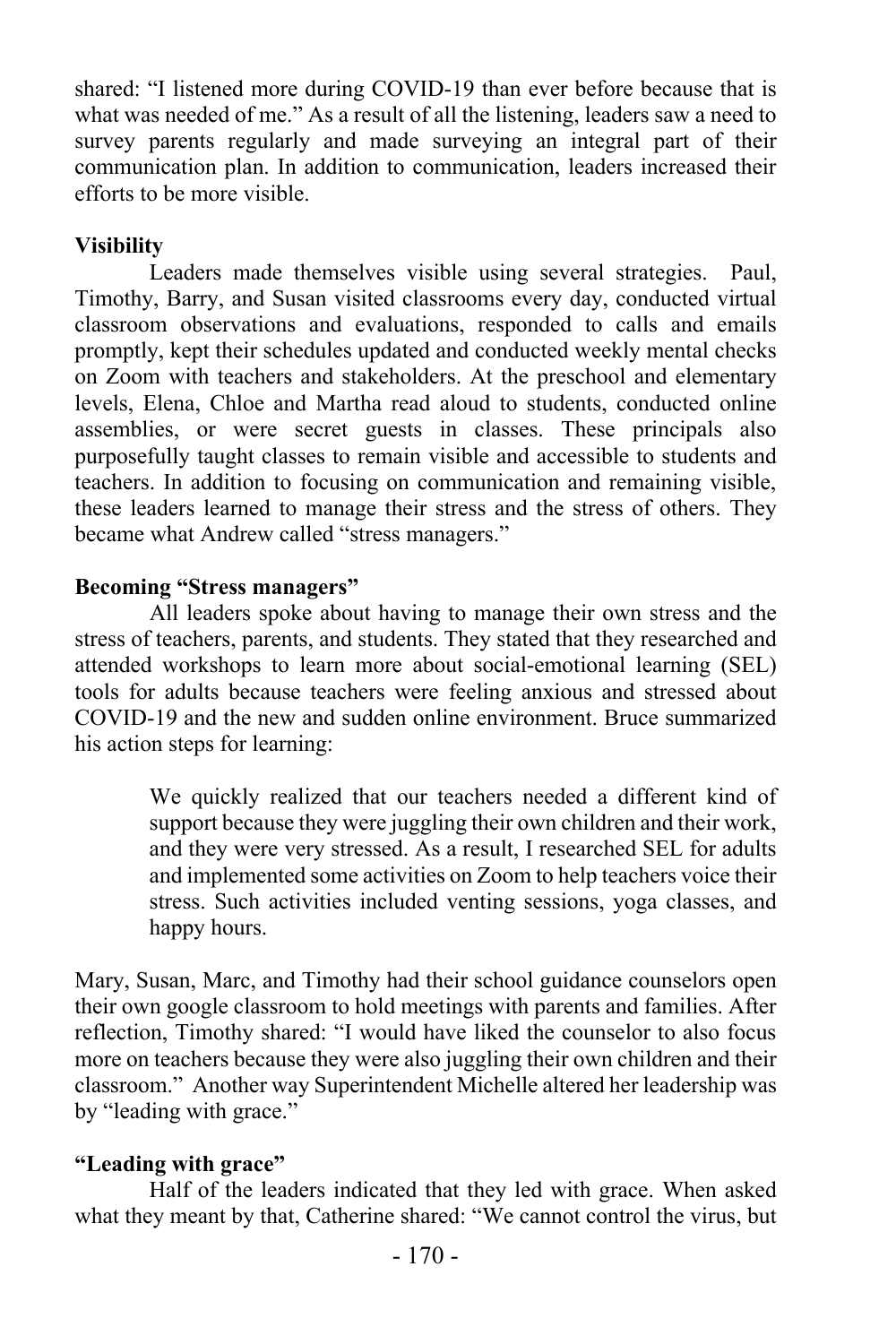we can control how we respond, and I chose to respond with grace. By that I mean being patient, compassionate, and humble." Understandings of leading with grace varied among participants. Katherine and Barry stated that, "leading with grace meant that they encouraged creativity rather than typical classroom assignments." Jim, Marc, and Samantha were among the few leaders who expressed the need to become more flexible with teachers because they also had family obligations at home and understood what teachers were going through. In her journal, the researcher wrote:

In half of the interviews, the leaders, both men and women were feeding their children or playing with them while we were talking. They mentioned that school meetings were held with children around because everyone was juggling schedules and responsibilities. Those leaders who were parents were challenged by the lack of time, freedom, and quiet. The leaders who did not have a family living with them - Karen, Catherine, and Elton reported enjoying the online learning because there were very few discipline issues and could then focus on supporting teaching and learning instead of discipline. In both cases, leaders recognized the need for grace and adjusted their leadership style to be more equitable with teachers and students during these unprecedented times.

### **Leading with an equity lens and planning for the future**

Urban and suburban leaders who served underprivileged students were aware of the need to advocate for equity because COVID-19 affected a lot more those who lived in poverty. These leaders indicated that beyond instructional materials, families needed additional food, clothing, and medical items. To meet this need, Chloe formed a partnership with a company and received half a million dollars in food items that her community distributed weekly to families. Bruce, Paul, and Alice organized barbecues with donated items, drove food to homes, or arranged for district buses to drop off food, clothes, and medication. The principals' mantra became Maslow comes before Bloom because as Mary explained "instruction is important but staying healthy takes precedence." Leaders also realized that they needed to be more equitable in their communications, so they enlisted the help of interpreters and translating systems to make sure families stayed informed.

Finally, all leaders stated the "need to plan for the future." Michelle affirmed "everything is an emergency now, but we need to reflect and plan now in case there is a next time." Overall, leaders altered their leadership styles by communicating more frequently. They became more visible, managed stress of all stakeholders and led with grace while also being equity advocates and being reflective. Leaders also played a key role in supporting teachers' ability to be intentionally inviting during COVID-19.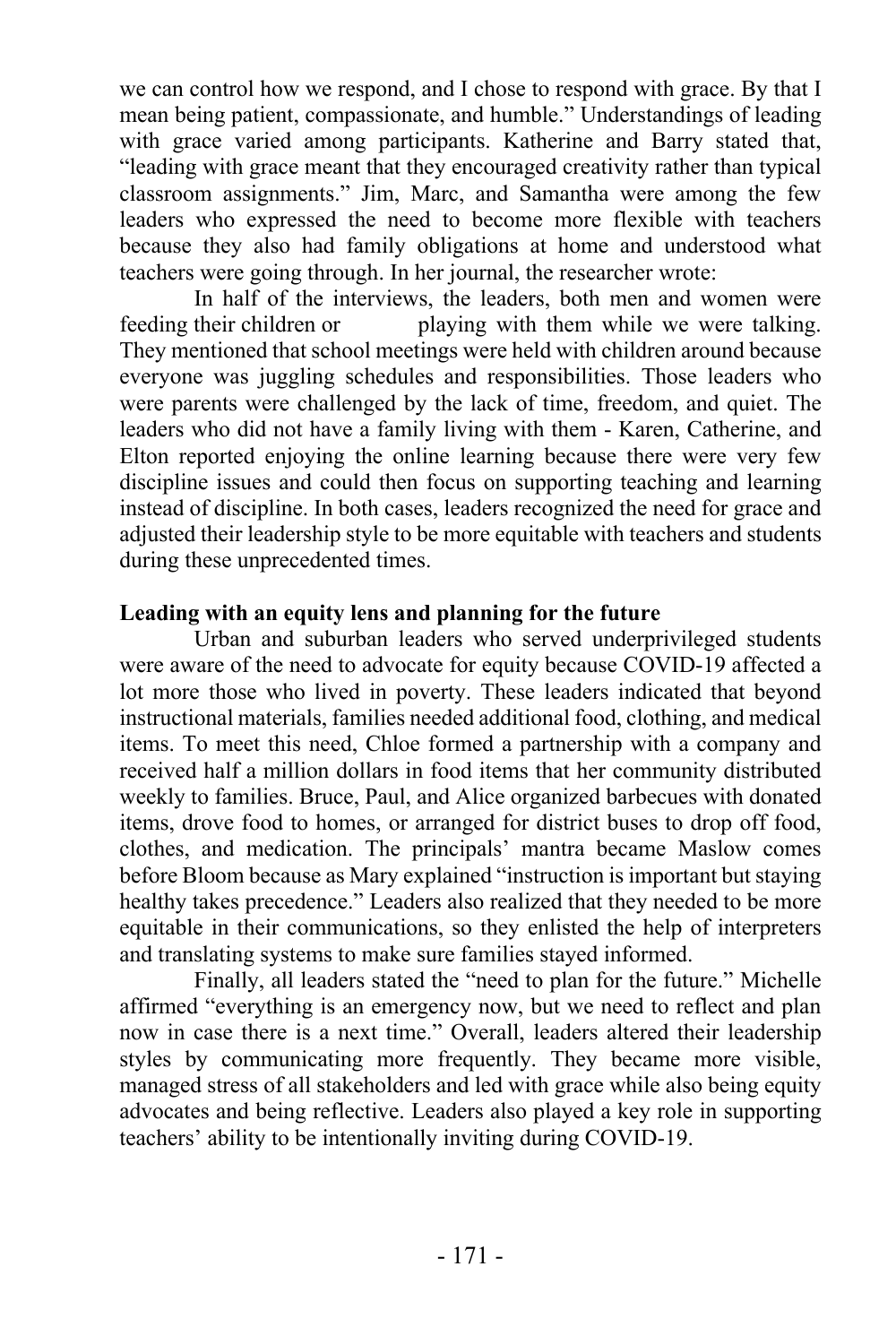# **Leaders Supporting Teachers**

All leaders stated that they were able to best support their teachers because they had either gained their trust during the seven months preceding COVID-19 or had robust relationships with their teachers because they had been in their positions and had known each other for long periods of time. Susan expressed: "I wonder if supporting my teachers would be so easy if I had had new teachers and the crisis had happened in September." School leaders always support their teachers, however in the pandemic, leaders reported having to become awesomizers, model work-life balance, and foster collaboration and learning.

# "**Being an "awesomizer."**

Leaders emphasized the importance of intentionally keeping morale high, particularly in the first few weeks of the crisis. David explained: "I cannot control COVID-19 but I can be an awesomizer." When prompted to speak about what an awesomizer was, David continued:

I have a positive mindset and I repeatedly tell them that I am there to support them. I also encourage them, praise them often, share videoclips of students during our various meetings and sometimes dress in costumes just to make them laugh. Because there are less discipline issues, I can be an awesomizer.

Carol, Bethany, and Elena shared that they celebrated small wins with teachers by holding "Zoom happy hours, coffees, or lunches to talk about their day, their students, and whatever was on their minds. We used to go to happy hour on Fridays, so we are keeping the tradition alive just being more flexible and meeting virtually." Other strategies used by leaders included writing letters to teachers and checking in about the teachers' emotional health regularly. Being an awesomizer also meant understanding the need to find a balance between work and family responsibilities.

# **Work-life balance**

Awesomizer leaders supported their teachers by purposefully modeling a sense of balance and calm. Jack with his two children on his lap said:

> Now that my home office is the main office of the school, I usually have my children during my staff meeting. Teachers see that I juggle family and work too. My wife is also a principal and we divide childcare. My teachers do the same or have full care of their children.

Jim, Susan, and Martha indicated that they told their teachers to stop working and "unplug because they were on the phone from 8am to 9pm." All leaders spoke about the importance of modeling physical and mental health. Karen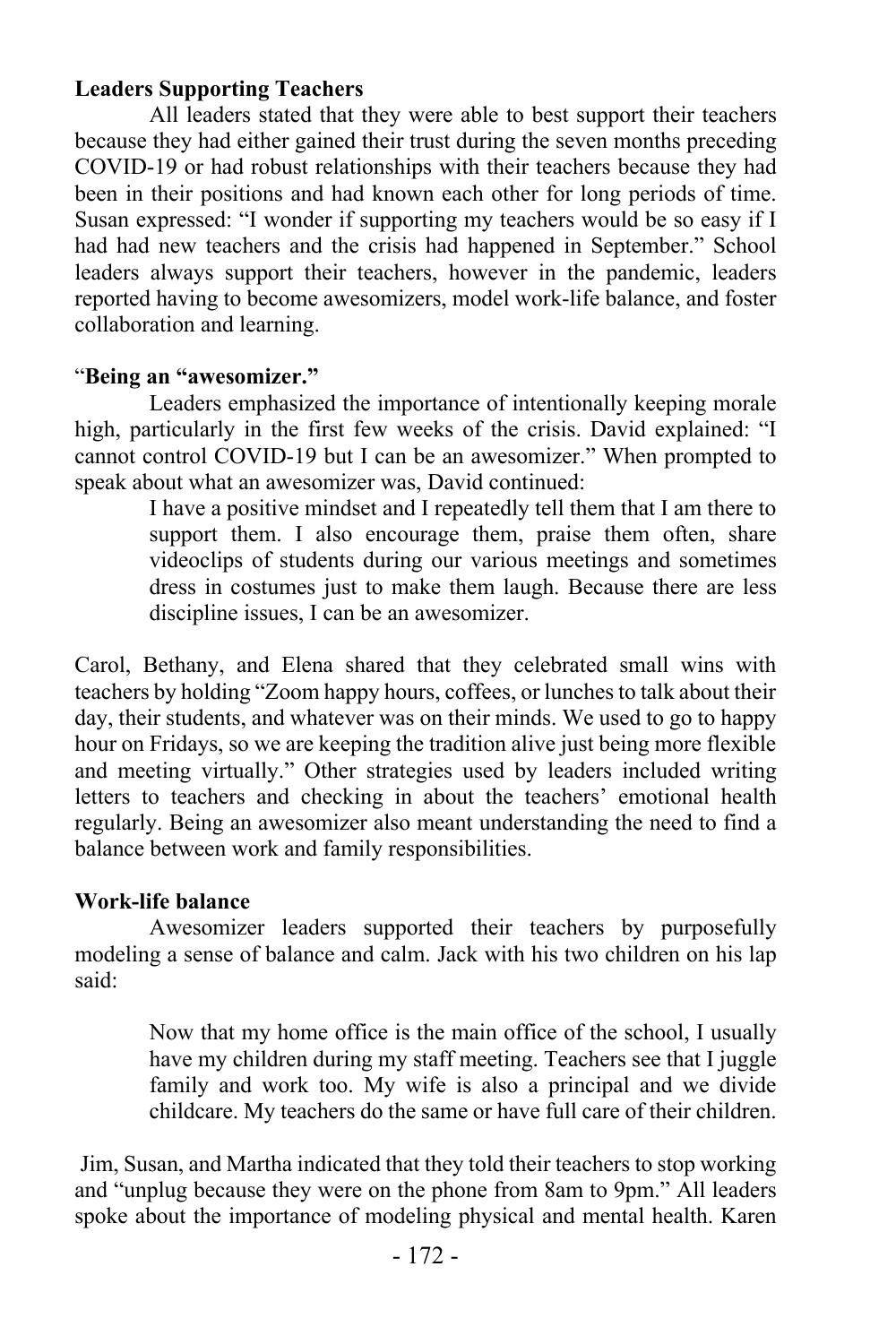sent reminders via text message to her? teachers asking, "What are you grateful for today? Who are you connecting with today or checking in on? and How are you moving your body today?" In addition to being awesomzers and promoting work-life balance, leaders shared the need and urge to collaborate.

### **Fostering learning and collaboration**

School leaders are chief learners. During COVID-19, they rapidly had to learn how to lead virtually and from home. They had to learn from other districts and leaders. Many of them joined Facebook groups and learned how to post reading aloud clips on YouTube, for example. All leaders spoke about conducting classroom virtual tours and giving regular feedback, as well as providing professional development on how to foster engagement in a remote learning environment. Leaders also learned to delegate, be a resource for their teachers, and to foster collaboration. Katherine illustrated this feeling when she said:

> The teachers know that I am a resource for them. They know to ask me for help and if I do not have the answer for them, I will do my best to find it. I also encouraged them to be in touch with each other. As a result, I saw more collaboration in the virtual model than when we were brick and mortar. They collaborated more on lesson planning during remote learning than ever before.

Paul reported: "I saw teachers spontaneously meet daily on Google Hangout to check in on their classes, students and share ideas." These findings revealed that leaders pivoted their leadership styles to communicate more, be more visible, manage stress expressed of all stakeholders, and led with grace while also advocate for equity. Findings also indicated that these leaders supported their teachers by being awesomizers, promoting work-life balance, and fostering learning and collaboration.

The second research question concerned the challenges these 30 leaders faced while leading during remote instruction and COVID-19. Findings indicated that the challenges were related to funding, technology, and logistics.

# **Challenges**

The first challenge pertained to the lack of funding. Due to the lack of funding and despite the growing need for professional development for teachers who did not know how to use an online platform, leaders found creative ways to offer learning opportunities for their teachers. Bruce shared that he joined forces with other principals and offered joint online Zoom workshops on technology, for example. Leaders also had to manage parents'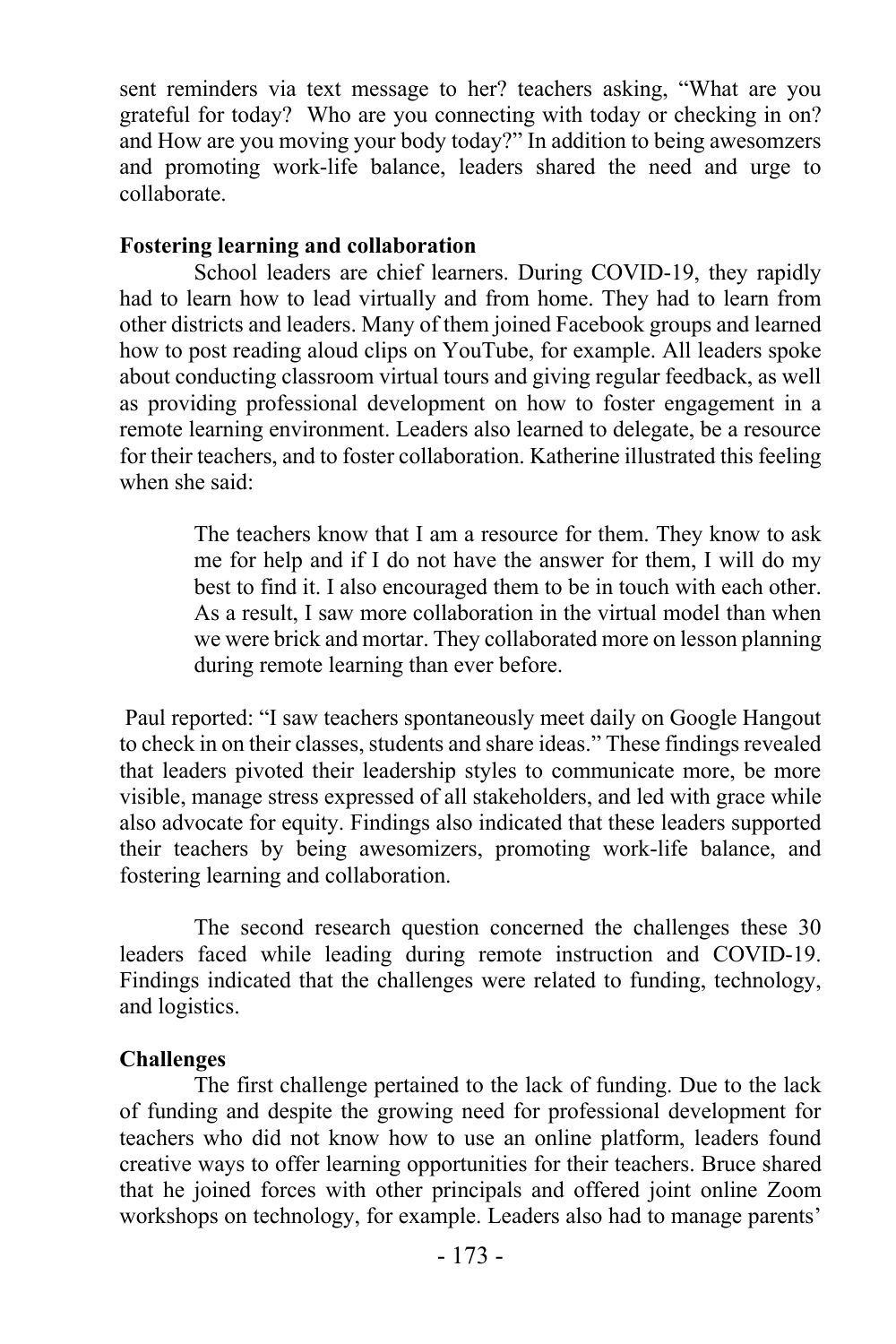frustrations with having to be teachers, pick up food at designated locations, while also working and maintaining a household. Chloe expressed: "Parents were frustrated because they did not have enough devices for all their children or did not know how to support their children and how the platform worked."

Similar to face-to-face teaching, online learning is an infrastructure that demands routines and procedures. Online learning has its own culture because principals and teachers do not see students daily. As a result, clear expectations are needed. At the outset of COVID-19, participants reported being overwhelmed with directives, information, and orders that would change hour by hour. Barry spoke about the confusion and chaos and shared: "To add to an already confusing and overwhelming time, all schools in our district did things differently, so none of our buildings had a uniform and consistent approach to follow, which delayed us in our ability to provide effective remote learning." Susan, Dani, and Jack shared that they needed an adaptation period during which they were able to "filter the information from the Ohio Department of Education and their districts." Alice shared the feeling of the group when she said: "This adaptation period lasted approximately three weeks. After that, we started to have a rhythm and we worked out some of the kinks."

In the first three weeks of remote instruction, leaders faced several challenges related to places. First, they had to ensure that everyone had access to a mobile device or a computer and could connect to WIFI. This proved to be difficult for schools that did not have one-to-one devices. While Mary, Jack, and Bruce stated that they had plenty of devices on hand and even extra ones in case of loss or repair. Carol, Samantha, and Caitlin contended with not being able to locate some students who did not log in and did not do their work. Realizing that mobile devices were not going to be delivered to all students and that some students were not being tracked, Alice shared that she "expected participation to be down during COVID-19." Although leaders tried to reach everyone, some students were not accounted for, as Larry explained: "Even when schools printed some packets for students without a device or WIFI, parents would not always pick up the packets at school because they worked, they may have been worried to come to school, or may not have had transportation."

Another difficulty involved families. Even when the family had computer(s) or a mobile device and WIFI, caregivers did not necessarily know how to use the devices, as exemplified by Dani: "I received many calls daily of parents who were asking for guidance and tutoring on how to operate and navigate the device so that they could assist their child(ren)."

Other difficulties included the lack of bandwidth in households with several children and parents having to use WIFI. Special education and English Learner instruction were also challenging. Leaders constantly spoke about challenges related to bringing the students with individual educational plans online and giving them the services they needed. In particular, Andrew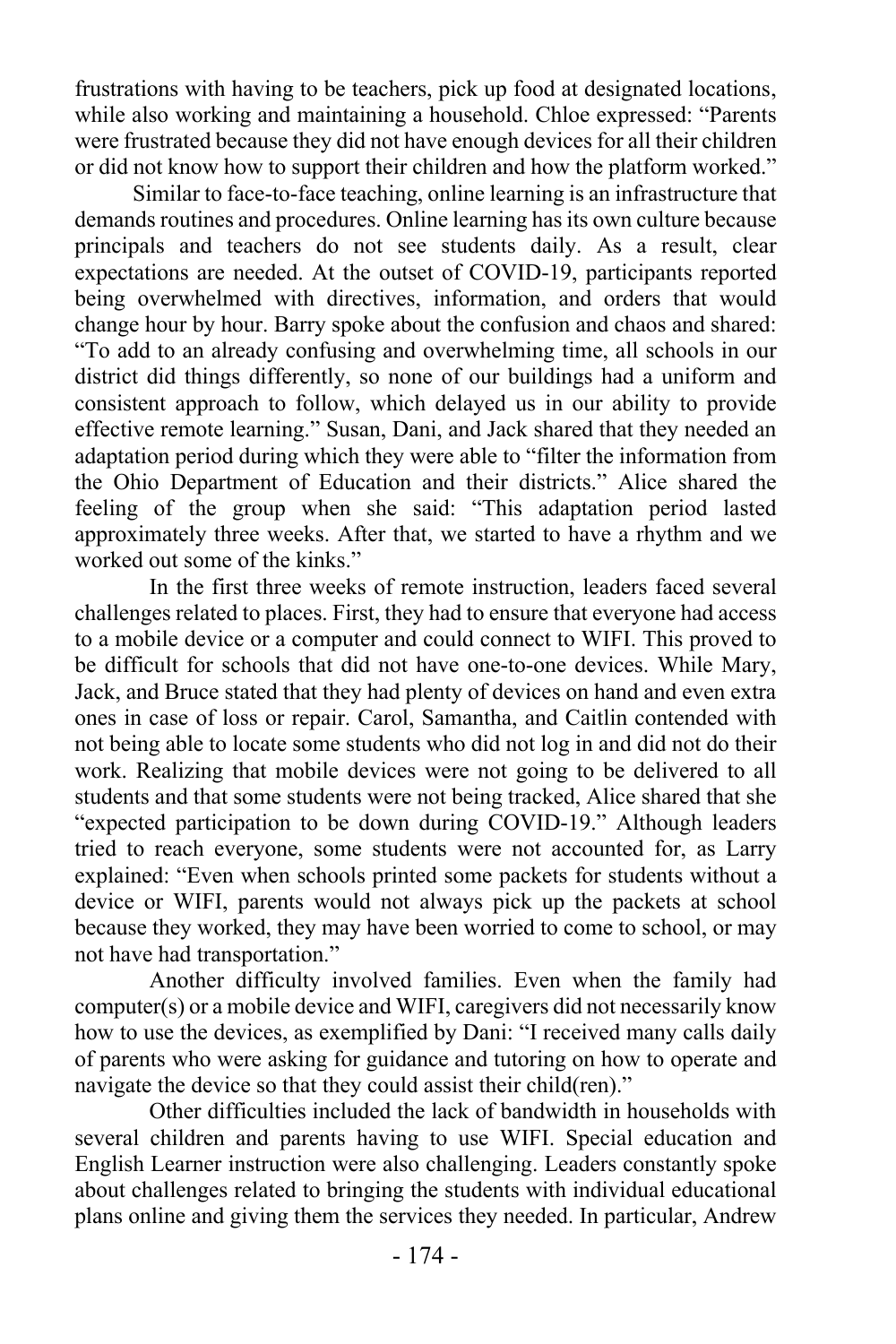stated that "it was hard to motivate  $8<sup>th</sup>$  graders on IEPs because they thought they were on holidays since the testing was suspended and they were easily disengaged." Lastly, leaders spoke about the importance of having uniform guidelines with Google classroom, so that all teachers could organize their materials a certain way on the platform to make it more user friendly and consistent for parents with multiple children. Specifically, David shared: "I have two children in my own school. One teacher organized his Google classroom by date and the other by assignment. It took me weeks to understand what was needed for whom and to get into a rhythm. As the principal, I saw that we needed to do better and have a consistent way of organizing our online classrooms."

Despite those challenges, leaders made their new environments intentionally inviting. First, they delivered packets and meals themselves to households that needed them. They also made curbside visits to greet the students and families. Mary, Chloe, Martha, and Marc spoke about going to houses once a week while modeling social distancing, but making sure students had what they needed to participate in the instruction. Second, leaders made sure that families who needed WIFI were aware of some of the complimentary options. Marc, Elena, Caryn, and Katherine made a list of possible places to get free WIFI such as McDonald's restaurants and invited parents to come to the school parking lot to access the internet. Samantha, Carol, and Paul organized study group dates when families would be invited to drive their students to the school parking lot to have group study sessions. Another way school leaders made the online environment inviting was by decorating their school buildings, making posters, and taking pictures of teachers. They then posted those pictures on their website, social media, newsletter, and ClassDojo. Susan shared:

> We were not prepared to switch so rapidly to remote learning and it is taking a toll on everyone. We can all do our part to make this new environment inviting so here, we chose to make videos of ourselves at school while also practicing social distancing. We then post all these videos in multiple languages on the website, on social media, in the newsletter, paper, and emails. We noticed that students really enjoyed seeing familiar places and faces, so we continued doing it, making an unfortunate situation fun for them.

Dani and her teachers created music recitals and posted them on their websites. One school even organized a talent show at the end of the year in which students displayed their talents in self-made videos that were shared in a virtual all-school meeting. Moreover, leaders also created what Timothy called "warm, loving videos" with positive messages, or welcome back messages after spring break for students and families. Finally, leaders made their online places inviting by encouraging teachers to be creative and make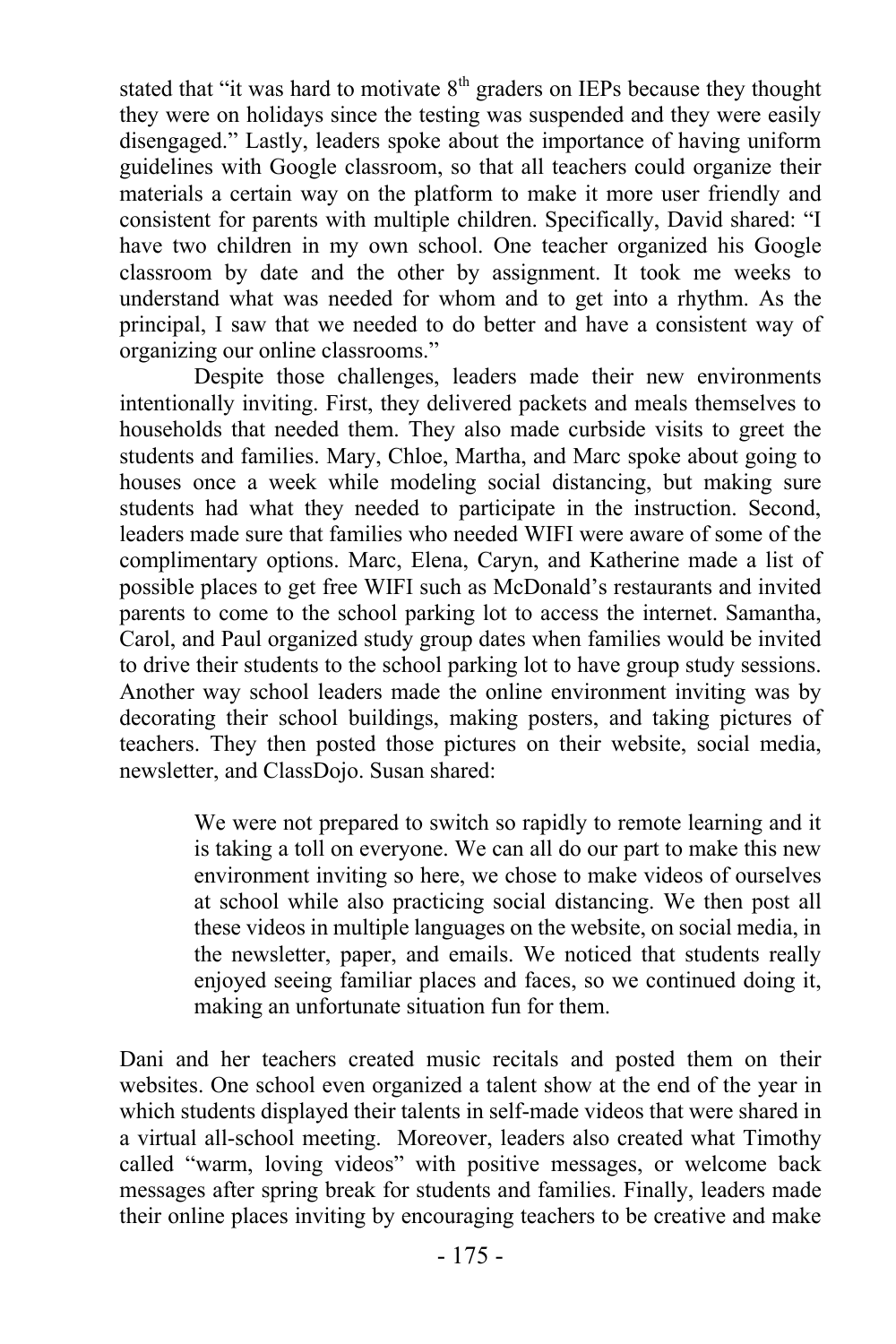online learning attractive with games and fun activities. Bruce explained: "Once I told the teachers to be creative and have fun, I saw teachers producing amazing activities and games, such as STEM Fun Fridays, where students attended an experiment the science teacher was doing, or art teachers sending videos of projects students could do for fun." Findings indicated that leaders faced challenges related to finances, logistics, and the adaptation to remote learning. Next the author discusses the findings in relation to Purkey and Novack's (1988) invitational education framework.

#### **DISCUSSION**

Culture eats strategy for breakfast (Drucker, 2011). In educational organizations, culture influences student learning as well as teacher retention and well-being because culture determines the way people are treated, how places are maintained, and how programs, and policies are elaborated and implemented (Bryk & Schneider, 2003; Fullan & Quinn, 2016; Gruenert & Whitaker, 2019; Purkey & Novack, 1988; Tschannen-Moran & Gareis, 2015). Findings indicated that during the 2020 COVID-19 global pandemic, creating an intentionally inviting school culture became a priority for leaders because of the level of stress, anxiety, and distress the pandemic brought to all stakeholders. Using Purkey and Novack's (1988) Invitational Education framework, findings showed that leaders chose to focus on people and place rather than policies and programs. These findings showed that leaders created intentionally inviting school cultures by focusing on communication, showing concerns for others, and providing mental health support to both their teachers and students. These findings align with some of the literature on crisis leadership (Cowen & Rossen, 2013; Smith & Riley, 2012). Examples of crisis leadership included when Paul, Timothy, Barry, and Susan set up virtual meetings with teachers regularly, attended classes or taught classes, and made efforts to be visible and transparent.

In this study, only Mary mentioned her crisis or contingency plan. This is because the leaders' crisis plans were made for crises such as chemical spills, tornadoes, or intruders. With COVID-19 being infectious and longterm (Smith & Riley, 2012), schools did not have a crisis plan ready for a pandemic. This finding confirms that leadership transcends crisis plans (Brock et al., 2001). Participants in this study altered their leadership styles due to COVID-19 and the sudden remote learning mandate. All leaders purposefully focused their efforts on the people they served and with whom they worked. This finding is in line with Purkey and Novack's (1988) invitational education framework. These leaders focused on people because doing so made the remote places, programs, and policies intentionally inviting and fostered student engagement and learning.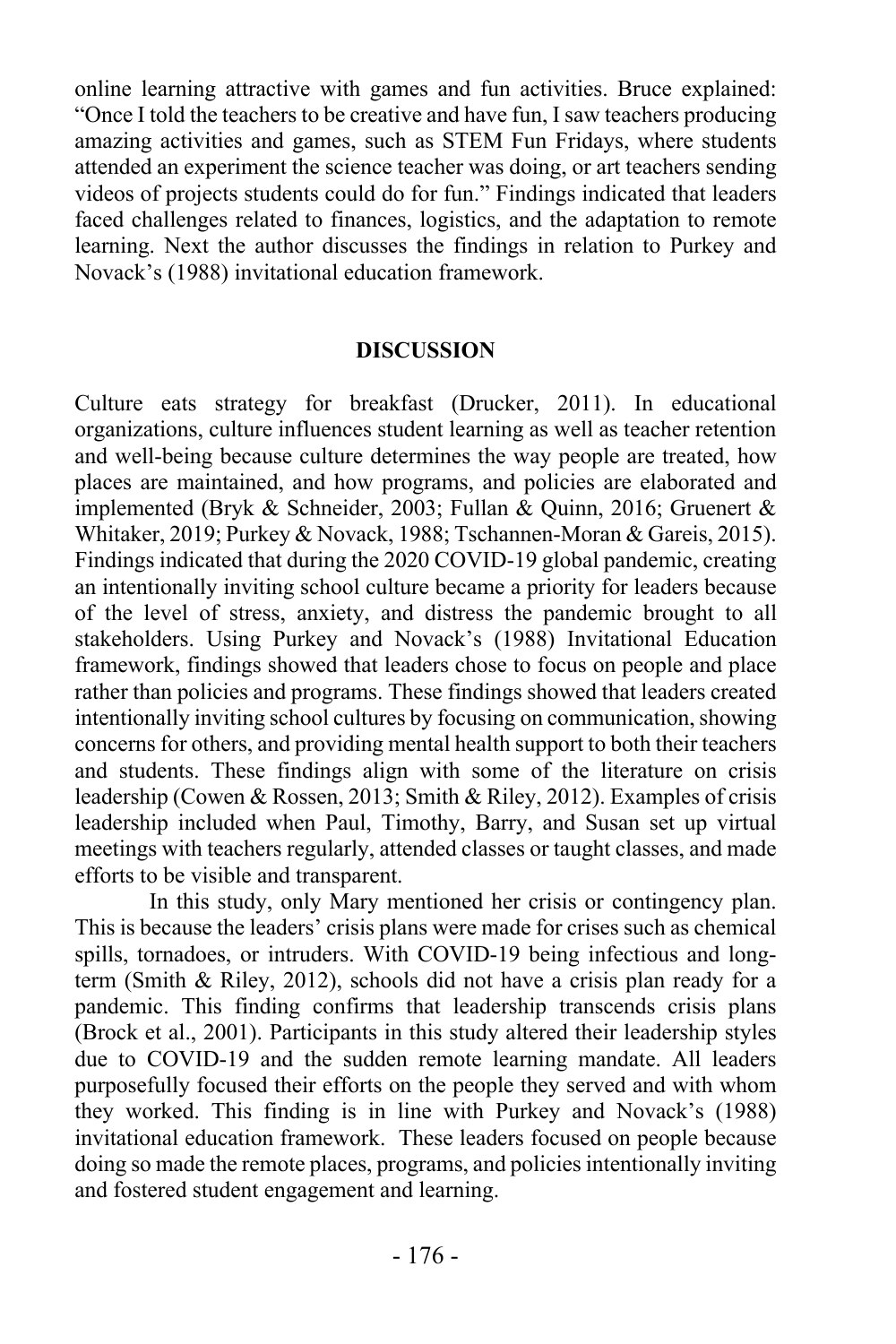Invitational education is about being *intentionally* inviting in specific aspects of the schools: people, programs, places, and policies with a focus on people first. In times of crisis, invitational education is embodied by leaders who are communicative and visible. Leaders also manage stress of all stakeholders, they lead with grace while also being equity advocates, and being reflective. Additionally, they are awesomizers, promote collaboration and learning, and they model work-life balance. While educational institutions should always be intentionally, this study demonstrated that invitational education is particularly needed during crisis of any kind because crisis creates uncertainty and stress, as well as economic and emotional distress. COVID-19 has impacted the world and our schools in ways no one could have imagined. This study provides practical ways in which leaders created and maintained intentionally inviting cultures while suddenly switching their learning environments to remote learning.

The findings from the current study add to Purkey and Novack's (1988) 4Ps in that they provide a roadmap on how to create intentionally inviting school cultures during crisis regardless of whether districts are located in urban or suburban areas and who the leaders are. Specifically, this study provides ideas on how to create intentionally inviting school cultures by focusing on people and places, even remote places, and reminds all leaders of the importance of thinking and leading with Maslow in mind before focusing on Bloom's taxonomy. In other words, in times of crisis, leaders ought to remain flexible and pivot their leadership styles to remain or become people-focused first. For some leaders, this may not require an intentional effort because they always are people-driven and oriented. For others, they may have to reorganize, re-strategize, and learn how to become better peopleminded persons. The 4Ps is a tool that can help frame the work of leaders. The model can remind leaders of the importance of intentional and inviting leadership in the midst of uninvited times. Purkey and Novack's (1988) framework can be used as a tool to reflect on the self and on the school as a system. Leaders could ask themselves daily: "In what ways was I intentionally inviting today in the areas of people, places, programs, and policies?" Similarly, leaders can provide professional development for teachers to help them use this tool to reflect on their practices and themselves. Lastly, the framework can be used to assess how the school as a system is intentionally inviting and determine areas of strengths and weaknesses. Next the researcher provides recommendations for practitioners, policy makers, and scholars.

### **Study Limitations**

As with any empirical study, there are limitations to this research project. This study took place in one county in Ohio. The leaders were from five districts and none were located in rural areas. Despite these limitations, the researcher believes that the present study contributes to the body of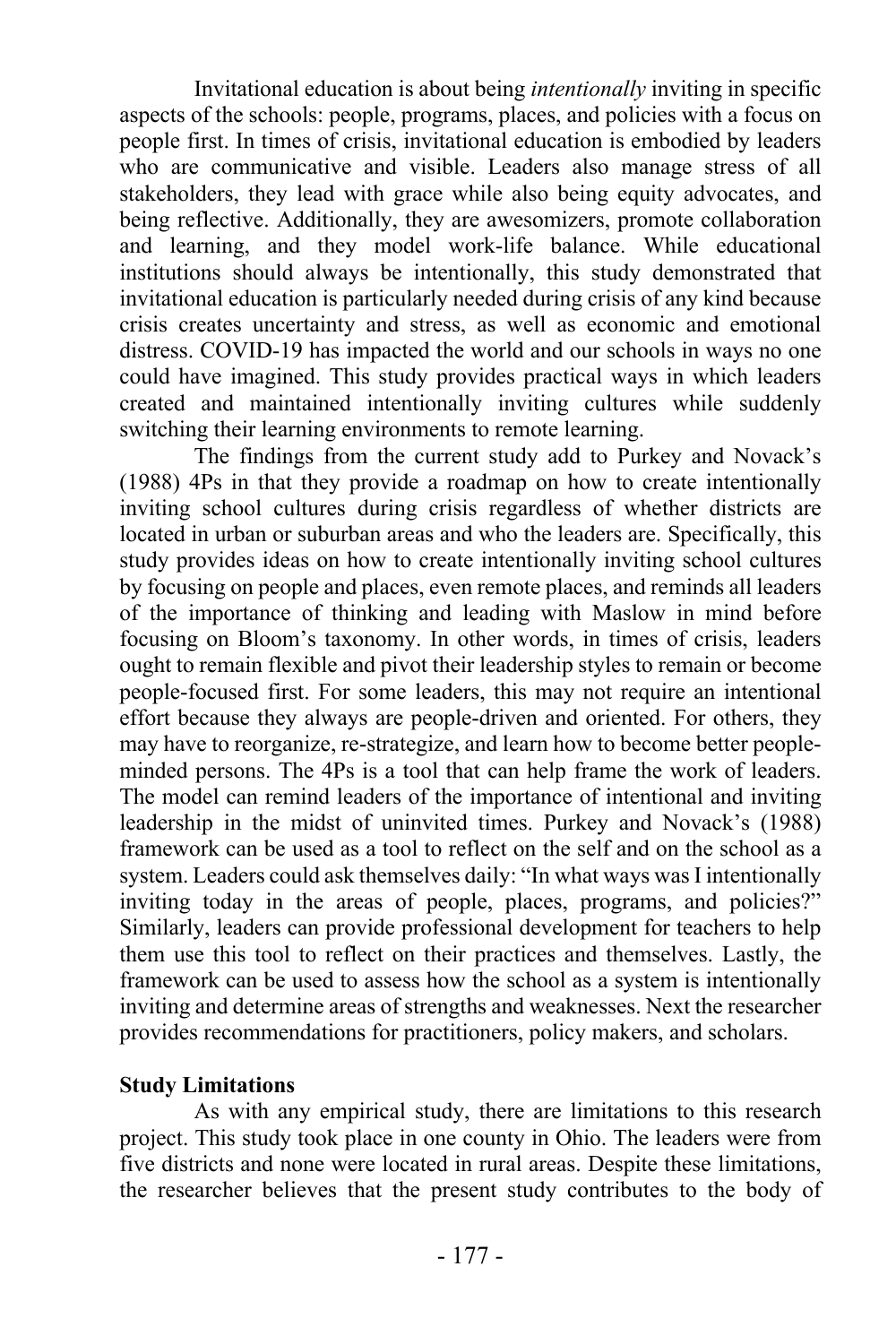literature on leading in times of crisis. Within this context, the present study has the potential for setting the stage for further studies.

### **RECOMMENDATIONS**

The following seven recommendations are derived from the study findings and are directed at educational leaders who lead in times of crisis in an online or blended environment. First, leaders should focus on people in order to create inviting school cultures in times of crisis. Second, to be equitable and intentionally inviting in an online learning environment, leadership teams should ensure that every student has access to the desired learning materials. Leaders can provide and deliver academic packets while also planning ahead and purchasing additional devices to have on hand in case of damage or loss. Leaders should also purchase hotspots for WIFI or assist with data usage to families in need, along with information on bandwidth use.

Third, leaders need to provide individualized support for their teachers. Not all teachers are technology savvy and even when they are, engaging students in online environments requires a different skill set. Leaders should provide training on how to use online platforms and provide guidelines on how to organize online classrooms so that there is consistency with how information is presented across classrooms. This could be done through virtual forums, for example. Districts could also create within the Learning Management System (LMS) a virtual "sandbox" for teachers to play with the technology before using it with students. Leaders also need to train teachers on how to foster student engagement in a blended or strictly online environment. The following instructional tools are recommended: Seesaw, FlipGrid, and EdPuzzle. Additionally, for professional development on remote learning, MobileMind offers a plethora of training options. Leaders could hire virtual coaches or mentors to support teachers during their teaching. Moreover, to foster collaboration and peer learning, leaders could create virtual professional communities in which teachers discuss their student data and strategies and assess their efficacy. Lastly, for leaders who work with English learners and families, purchasing translating systems and services could be helpful.

Fourth, to be intentionally inviting to families, leaders could organize optional virtual forums and training sessions to teach parents how to use a mobile device and the chosen platform so that they can assist their child(ren). Technology teams could open a google classroom or set up video meetings throughout the day for parents. These teams could also have on-going trainings available, so parents can access them whenever and wherever they like. Finally, because social emotional learning should always be a focus in school and is particularly needed in times of crisis and in an online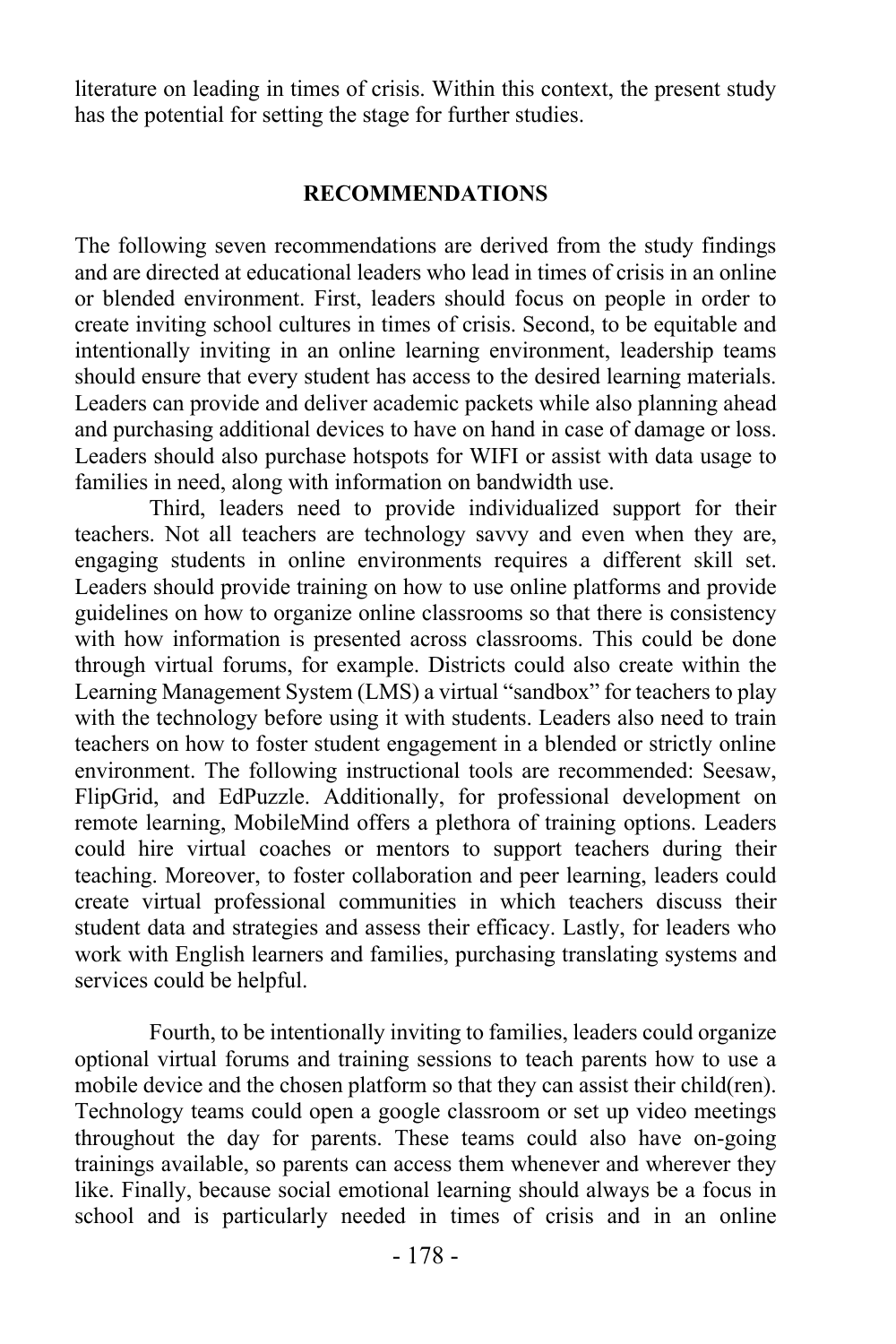environment, it is recommended that leaders work collaboratively with counselors to offer virtual workshops for teachers and parents and provide coping strategies for adults and students alike. The counselor could set up his/her google classroom or Zoom room so that parents and teachers could attend trainings and get one-on-one support. Trainings could cover topics such as how to motivate a child or how to promote perseverance and grit.

Fifth, policies and crisis plans should be adapted to be culturally responsive and equitable. For example, these policies and plans should address how educators will serve marginalized groups of students such as English learners and students with mild to severe disabilities in all environments: brick and mortar, remote learning, and blended learning. Policies should also address how students, parents, leaders, and teachers can receive social emotional help during times of crisis.

Sixth, for scholars, this study paves the way for many others. Qualitative studies could address similar questions in rural contexts, and in different states or countries. In addition, further studies could focus on other aspects of Purkey and Novack's (1988) 4Ps, such as programs and policies. Seventh, serving students on Individualized Educational Plans (IEPs) and English Learners was a challenge for all leaders in this study. As a result, crisis plan should include alternate ways to provide services to these students, assess them, and ensure their progress. For example, students could create videos to explain their thoughts and ideas instead of having to write a paper. Students could also teach one another in an online meeting so that teachers check for their understanding.

#### **CONCLUSIONS**

Using Purkey and Novack's (1988) 4Ps as a conceptual framework, this study sought to understand how 30 Ohio school leaders created and maintained inviting school cultures in the midst of the 2020 COVID-19 global pandemic. Findings indicated that leaders were able to create intentionally inviting school cultures by focusing on people first rather than concentrating on programs or policies. Specifically, these leaders purposefully altered their leadership styles to create intentionally inviting remote environments. Challenges pertained to insufficient funding to provide professional development for teachers and parents, the need for more mobile devices and connectivity, serving English learners and students on IEPs, as well as the lack of training for all stakeholders on social emotional learning. Based on the findings, the author proposes that invitational education is an effective framework to adopt in times of crisis. This study is significant because it expands the invitational education framework to show how leaders created invitational schools in time of crisis. If the educational leadership field understood how leaders create and maintain positive and inviting school cultures during times of crisis, learning, teaching, and well-being would be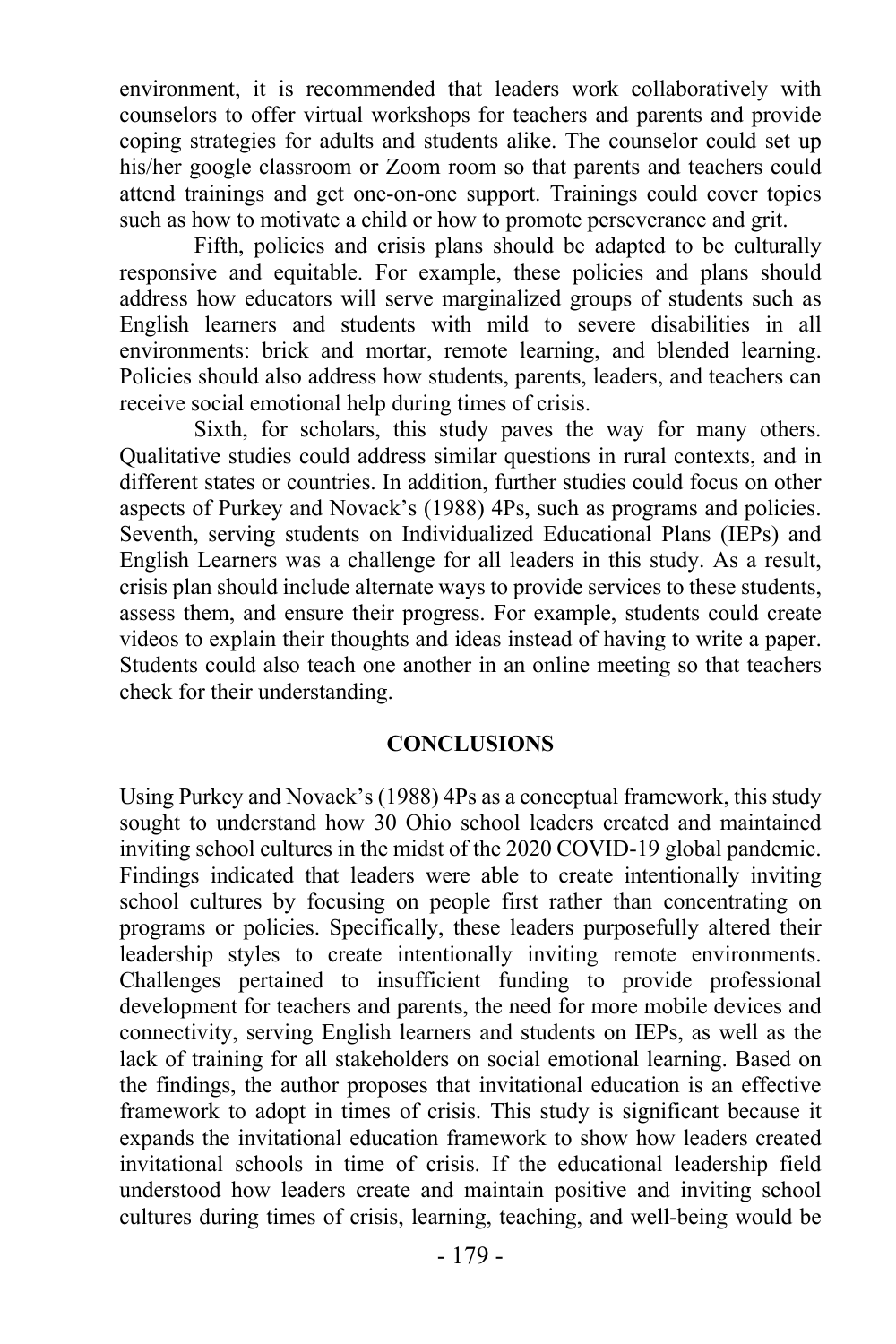less negatively impacted. The implications also invite educational stakeholders to reimagine how to make schools intentionally inviting in an increasingly technological world. This study is relevant for PK-12 leaders, but findings and recommendations could also be useful for leaders in higher education.

#### **REFERENCES**

- Bloom, B. S. (1956). Taxonomy of educational objectives. Vol. 1: Cognitive domain. *McKay*, *20*, 24.
- Boudreau, E. (2020, March 10). *Providing stability in a time of crisis*. Harvard Graduate School of Education.
- https://www.gse.harvard.edu/news/uk/20/03/providing-stability-time-crisis
- Brock, S. E. (2002). Crisis theory: A foundation for the comprehensive crisis prevention and intervention team. In S. E. Brock, P. J. Lazarus, & S. R. Jimerson (Eds.), *Best Practices in School Crisis Prevention and Intervention* (pp. 5-17). NASP Publications.
- Brock, S.E., Sandoval, J., & Lewis, S. (2001). *Preparing for crises in the schools: A manual for building crisis response teams* (2nd ed.). Wiley.
- Bryk, A., & Schneider, B. (2003). Trust in schools: A core resource for school reform. *Educational Leadership*, *60*(6), 40–45.
- Chenail, R. J. (2012). Conducting qualitative data analysis: Managing dynamic tensions within, part one. *The Qualitative Report*, *17*(2), 500-505.
- Fullan, M., & Quinn, J. (2016). *Coherence: Putting the right drivers in action*. Corwin Press.
- Fullan, M. (2002). The change. *Educational leadership*, *59*(8), 16-20.
- Gibbs, G. (2007). *The Sage qualitative research kit: Analyzing qualitative data.* Sage Publications Ltd.
- Gruenert, S., & Whitaker, T. (2019). *Committing to the culture: How leaders can create and sustain positive schools*. ASCD.
- Gutiérrez, N. B., & Grossman, J. (2020, April 14). *Leading school systems through the aftershocks of COVID-19*. NYC Leadership Academy.https://www.nycleadershipacademy.org/blog/leading-schoolsystems-through-the-aftershocks-of-covid-19/
- Khalifa, M. A., Gooden, M. A., & Davis, J. E. (2016). Culturally responsive school leadership: A synthesis of the literature. *Review of Educational Research, 86*(4), 1272-1311.
- Lindsey, Randall B., Nuri Robins, K., Terrell, R.D., & Lindsey, D.B. (2018). *Cultural Proficiency: A Manual for School Leaders,* 4th Ed. Corwin.
- Marzano, R. J., Waters, T., & McNulty, B. A. (2005). *School leadership that works: From research to results*. ASCD.
- Maslow, A. H. (1943). A theory of human motivation. *Psychological Review*, *50*(4), 370.
- Mero-Jaffe, I. (2011). "Is that what I said?' Interview transcript approval by participants: An aspect of ethics in qualitative research. *International Journal of Qualitative*

*Methods*, *10*(3), 231-247.